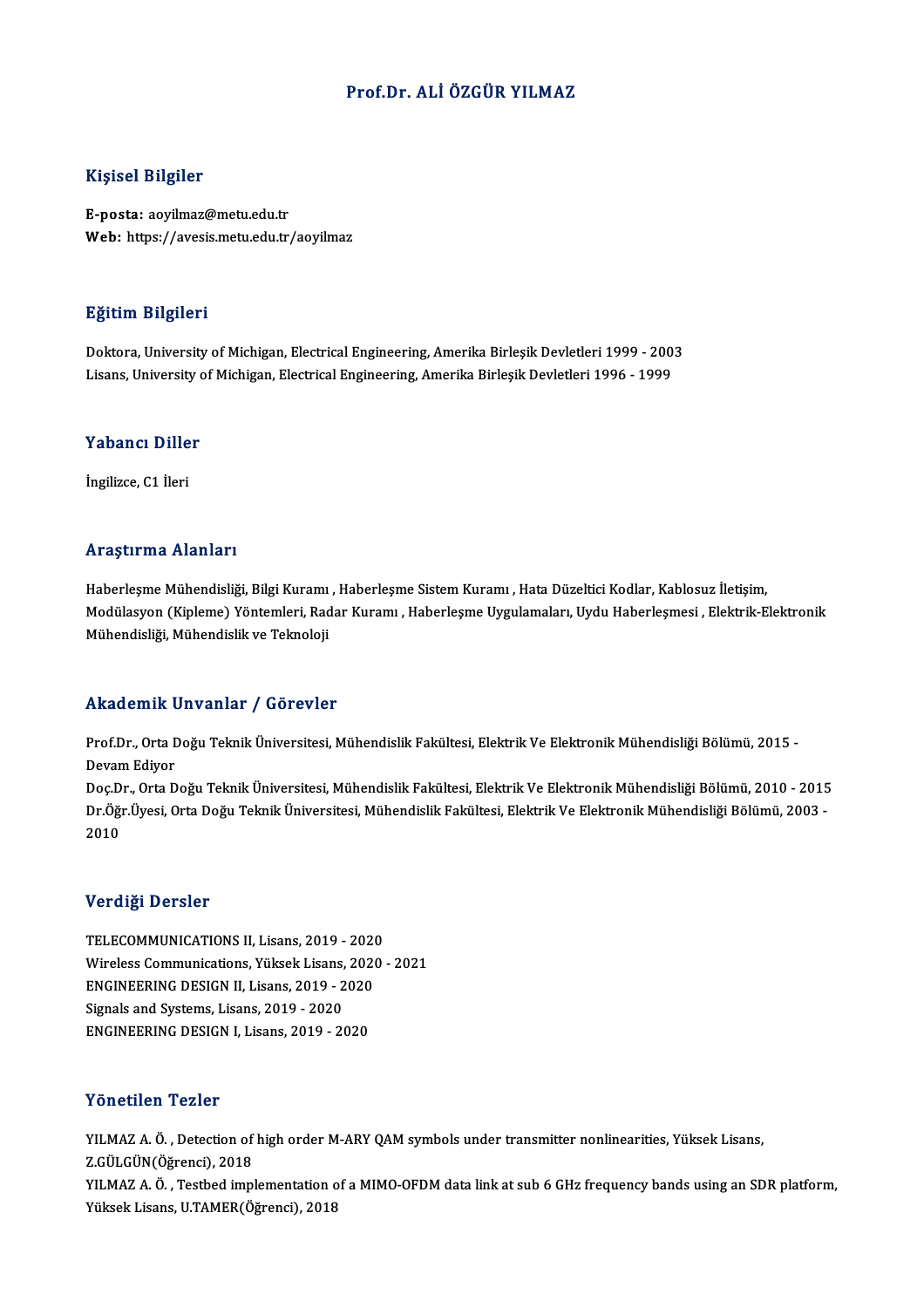YILMAZ A. Ö. , Multicell resource allocation for multicarrier networks with multiuser decoding receivers, Doktora,<br>V.KADRİ(Öğmengi), 2017 YILMAZ A. Ö. , Multicell re<br>Y.KADRİ(Öğrenci), 2017<br>YU MAZ A. Ö. , Desirn and YILMAZ A. Ö. , Multicell resource allocation for multicarrier networks with multiuser decoding receivers, Doktor<br>Y.KADRİ(Öğrenci), 2017<br>YILMAZ A. Ö. , Design and implementation of wireless sensor networks utilizing sector

Y.KADRİ(Öğrenci), 2017<br>YILMAZ A. Ö. , Design and<br>Y.ALPER(Öğrenci), 2016<br>YU MAZ A. Ö. On sel<sup>e</sup> inte YILMAZ A. Ö. , Design and implementation of wireless sensor networks utilizing sector antennas, Yüksek Lisans<br>Y.ALPER(Öğrenci), 2016<br>YILMAZ A. Ö. , On self-interference cancellation in wireless full duplex, Yüksek Lisans,

Y.ALPER(Öğrenci), 2016<br>YILMAZ A. Ö. , On self-interference cancellation in wireless full duplex, Yüksek Lisans, A.FATİH(Öğrenci), 2016<br>YILMAZ A. Ö. , Interference suppression capability of faster than symbol rate sampling YILMAZ A. Ö. , On self-interference cancellation in<br>YILMAZ A. Ö. , Interference suppression capability<br>oversampling, Doktora, E.BALEVİ(Öğrenci), 2016<br>YILMAZ A. Ö. OEDMA based devise to devise som YILMAZ A. Ö. , Interference suppression capability of faster than symbol rate sampling and frequency domain<br>oversampling, Doktora, E.BALEVİ(Öğrenci), 2016<br>YILMAZ A. Ö. , OFDMA based device-to-device communication protocols

YILMAZ A, Ö, , Graph-based joint channel estimation and data detection for large-scale multiuser MIMO-OFDM systems, YILMAZ A. Ö. , OFDMA based device-to-d<br>YILMAZ A. Ö. , Graph-based joint channe<br>Yüksek Lisans, Ş.YAŞAR(Öğrenci), 2015<br>YU MAZ A. Ö. , OBCUNER U. On localizati YILMAZ A. Ö. , Graph-based joint channel estimation and data detection for large-scale multiuser MIMO-OFDM system:<br>Yüksek Lisans, Ş.YAŞAR(Öğrenci), 2015<br>YILMAZ A. Ö. , ORGUNER U., On localization and tracking using receive

Yüksek Lisans, Ş.YAŞAR(Öğ<br>YILMAZ A. Ö. , ORGUNER U<br>A.YILMAZ (Öğrenci), 2015<br>YILMAZ A. Ö. KOC S. S. D. YILMAZ A. Ö. , ORGUNER U., On localization and tracking using received signal strength measurements, Yüksek Lisans<br>A.YILMAZ (Öğrenci), 2015<br>YILMAZ A. Ö. , KOÇ S. S. , Design of an experimental FMCW weather radar, Yüksek Li

A.YILMAZ(Öğrenci), 2015<br>YILMAZ A. Ö. , KOÇ S. S. , Design of an experimental FMCW weather radar, Yüksek Lisans, S.COŞKUN(Öğrenci), 2015<br>YILMAZ A. Ö. , Out-of-band radiation and cfo immunity of potential 5G multicarrier mod YILMAZ A. Ö. , KOÇ S. S. , I<br>YILMAZ A. Ö. , Out-of-ban<br>A.BULUT(Öğrenci), 2015<br>YU MAZ A. Ö. , OPCINER I YILMAZ A. Ö. , Out-of-band radiation and cfo immunity of potential 5G multicarrier modulation schemes, Yükse<br>A.BULUT(Öğrenci), 2015<br>YILMAZ A. Ö. , ORGUNER U., INDOOR LOCALIZATION AND TRACKING BASED ON RSSI AND ACCELEROMETE

A.BULUT(Öğrenci), 2015<br>YILMAZ A. Ö. , ORGUNER U., INDOOR LOCALIZATION AND TRACKING BASED ON RSSI AND ACCELEROMETER<br>MEASUREMENTS, Yüksek Lisans, M.DOĞAN(Öğrenci), 2015 YILMAZ A. Ö. , ORGUNER U., INDOOR LOCALIZATION AND TRACKING BASED ON RSSI AND ACCELEROMETER<br>MEASUREMENTS, Yüksek Lisans, M.DOĞAN(Öğrenci), 2015<br>YILMAZ A. Ö. , ÇİLOĞLU T., Implementation of an underwater acoustic FSK system

MEASUREMENTS, Yüksek Lisans, M.DOĞAN(Öğrenci), 2015<br>YILMAZ A. Ö. , ÇİLOĞLU T., Implementation of an underwater ao<br>surface reflections, Yüksek Lisans, O.ŞENTÜRK(Öğrenci), 2014<br>YU MAZ A. Ö. Winoloss naturalk soding for multi YILMAZ A. Ö. , ÇİLOĞLU T., Implementation of an underwater acoustic FSK system and investigation of the effe<br>surface reflections, Yüksek Lisans, O.ŞENTÜRK(Öğrenci), 2014<br>YILMAZ A. Ö. , Wireless network coding for multiple

surface reflections, Yüksek Lisans, O.ŞENTÜRK(Öğrenci), 2014<br>YILMAZ A. Ö. , Wireless network coding for multiple unicast transmissions, Doktora, T.AKTAŞ(Öğrenci), 2014<br>YILMAZ A. Ö. , Secure communication in cooperative net YILMAZ A. Ö. , Wireless ne<br>YILMAZ A. Ö. , Secure com<br>K.ERKAN(Öğrenci), 2014<br>YU MAZ A. Ö. , TANIK V. A YILMAZ A. Ö. , Secure communication in cooperative networks using cooperative jamming techniques, Yüksek Lisans,<br>K.ERKAN(Öğrenci), 2014<br>YILMAZ A. Ö. , TANIK Y., A reduced complexity Ungerboeck type receiver for multi-code

K.ERKAN(Öğrenci), 2014<br>YILMAZ A. Ö. , TANIK Y., A reduced com<br>Doktora, G.MUZAFFER(Öğrenci), 2014<br>YU MAZ A. Ö. - Bedusing mimo detection YILMAZ A. Ö. , TANIK Y., A reduced complexity Ungerboeck type receiver for multi-code signaling in dispersive channels,<br>Doktora, G.MUZAFFER(Öğrenci), 2014<br>YILMAZ A. Ö. , Reducing mimo detection complexity via hierarchical

Doktora, G.MUZAFFER(Öğrenci), 2014<br>YILMAZ A. Ö. , Reducing mimo detection complexity via hierarchical modulation, Yüksek Lisans, Y.UĞUR(Öğrenci), 2014<br>YILMAZ A. Ö. , Factor graph based linear minimum mean square error equa YILMAZ A. Ö. , Reducing mimo detection complexity via hierarchical modulation, Yüksek Lisans, Y.UĞUR(Öğrenci), 2014<br>YILMAZ A. Ö. , Factor graph based linear minimum mean square error equalization for wireless communication YILMAZ A. Ö. , Factor graph based linear minimum mean square error equalization for wireless communications, Yü<br>Lisans, P.ŞEN(Öğrenci), 2014<br>YILMAZ A. Ö. , Channel estimation refinement by training sequence extension and i

Lisans, P.ŞEN(Öğrenci), 201<br>YILMAZ A. Ö. , Channel estim<br>S.GELİNCİK(Öğrenci), 2014<br>YU MAZ A. Ö. , Hiverencik kir

YILMAZ A. Ö. , Hiyerarşik kipleme kullanılarak çok-girdili çok-çıktılı sezimdeki karmaşıklığın düşürülmesi., Yüksek Lisans,<br>Y.Uğur(Öğrenci), 2014 S.GELİNCİK(Öğrenci), 2<br>YILMAZ A. Ö. , Hiyerarş<br>Y.Uğur(Öğrenci), 2014<br>YILMAZ A. Ö. , Cakvallu YILMAZ A. Ö. , Hiyerarşik kipleme kullanılarak çok-girdili çok-çıktılı sezimdeki karmaşıklığın düşürülmesi., Yüksek Lisar<br>Y.Uğur(Öğrenci), 2014<br>Y.UMAZ A. Ö. , Çok yollu sönümlemeli kanallarda uzamsal kipleme ve uzamsal çoğ

Y.Uğur (Öğrenci), 2014<br>YILMAZ A. Ö. , Çok yollu sönümlemeli ka<br>Yüksek Lisans, H.Saygılı(Öğrenci), 2013<br>YU MAZ A. Ö. Sınıflandırma ile takin. Yü YILMAZ A. Ö. , Çok yollu sönümlemeli kanallarda uzamsal kipleme ve uzamsal çı<br>Yüksek Lisans, H.Saygılı(Öğrenci), 2013<br>YILMAZ A. Ö. , Sınıflandırma ile takip., Yüksek Lisans, T.Marpuç(Öğrenci), 2013<br>YILMAZ A. Ö. , Craph bas

Yüksek Lisans, H.Saygılı(Öğrenci), 2013<br>YILMAZ A. Ö. , Sınıflandırma ile takip., Yüksek Lisans, T.Marpuç(Öğrenci), 2013<br>YILMAZ A. Ö. , Graph based iterative detection and channel estimation for sparse frequency selective c YILMAZ A. Ö. , Sınıflandırma ile tal<br>YILMAZ A. Ö. , Graph based iterat<br>Lisans, A.BARAN(Öğrenci), 2013<br>YU MAZ A. Ö. . An evnerimental in Lisans, A.BARAN(Öğrenci), 2013<br>YILMAZ A. Ö. , An experimental investigation on indoor rssi-based localization, Yüksek Lisans, M.KORAY(Öğrenci), 2013

Lisans, A.BARAN(Öğrenci), 2013<br>YILMAZ A. Ö. , An experimental investigation on indoor rssi-based localization, Yüksek Lisans, M.KORAY(Öğrenci), 2013<br>YILMAZ A. Ö. , A comparison of spatial modulation and spatial multiplexin YILMAZ A. Ö. , An experimental inv<br>YILMAZ A. Ö. , A comparison of spa<br>Lisans, H.SAYGILI(Öğrenci), 2013<br>YU MAZ A. Ö. Compressive sonsin YILMAZ A. Ö. , A comparison of spatial modulation and spatial multiplexing systems in multipath fading chai<br>Lisans, H.SAYGILI(Öğrenci), 2013<br>YILMAZ A. Ö. , Compressive sensing for radar target detection, Yüksek Lisans, F.Ç

Lisans, H.SAYGILI(Öğrenci), 2013<br>YILMAZ A. Ö. , Compressive sensing for radar target detection, Yüksek Lisans, F.ÇAĞLIYAN(Öğrenci), 2013<br>YILMAZ A. Ö. , A comparison of time-switched transmit diversity and space-time coded YILMAZ A. Ö. , Compressive sensing for radar target detection, Yüksek Lisans, F.ÇAĞLIYAN(Öğrenci), 2013<br>YILMAZ A. Ö. , A comparison of time-switched transmit diversity and space-time coded systems over time-v<br>channels, Yük YILMAZ A. Ö. , A comparison of time-switched transmit diversity and space-time coded systems ove<br>channels, Yüksek Lisans, E.KÖKEN(Öğrenci), 2011<br>YILMAZ A. Ö. , Telsiz sistemlerde çift yönlü röleli haberleşme, Doktora, Ö.ÖZ

YILMAZ A. Ö., Telsiz sistemlerde çift yönlü röleli haberleşme, Doktora, Ö.ÖZDEMİR(Öğrenci), 2011

YILMAZ A. Ö. , A bidirectional LMS algorithm for estimation of fast time-varying channels, Doktora, Y.YAPICI(Öğrenci),<br>2011 YILMAZ A. Ö. , A bidirectional LMS algorithm for estimation of fast time-varying channels, Doktora, Y.YAPICI(Öğrenci)<br>2011<br>YILMAZ A. Ö. , Olasılık kütlesi fonksiyonlarının Hilbert uzayı ve olasılıksal bilgi çıkarımı üzerin

2011<br>YILMAZ A. Ö. , Olasılık ki<br>M.Fatih(Öğrenci), 2011<br>YILMAZ A. Ö. , Opportur YILMAZ A. Ö. , Olasılık kütlesi fonksiyonlarının Hilbert uzayı ve olasılıksal bilgi çıkarımı üzerine uygulamalar., Doktora,<br>M.Fatih(Öğrenci), 2011<br>YILMAZ A. Ö. , Opportunistic multiple relaying in wireless ad hoc networks,

M.Fatih(Öğrenci), 2011<br>YILMAZ A. Ö. , Opportunistic multiple relaying in wireless ad hoc networks, Yüksek Lisans, G.YENİHAYAT(Öğrenci), 2011<br>YILMAZ A. Ö. , Blind channel estimation based on the Lloyd-Max algorithm in narro YILMAZ A. Ö. , Opportunistic multiple relay<br>YILMAZ A. Ö. , Blind channel estimation ba<br>Yüksek Lisans, O.DİZDAR(Öğrenci), 2011<br>YU MAZ A. Ö. .The Hilbert spees of prebel YILMAZ A. Ö. , Blind channel estimation based on the Lloyd-Max algorithm in narrowband fading channels and jamming,<br>Yüksek Lisans, O.DİZDAR(Öğrenci), 2011<br>YILMAZ A. Ö. , The Hilbert space of probability mass functions and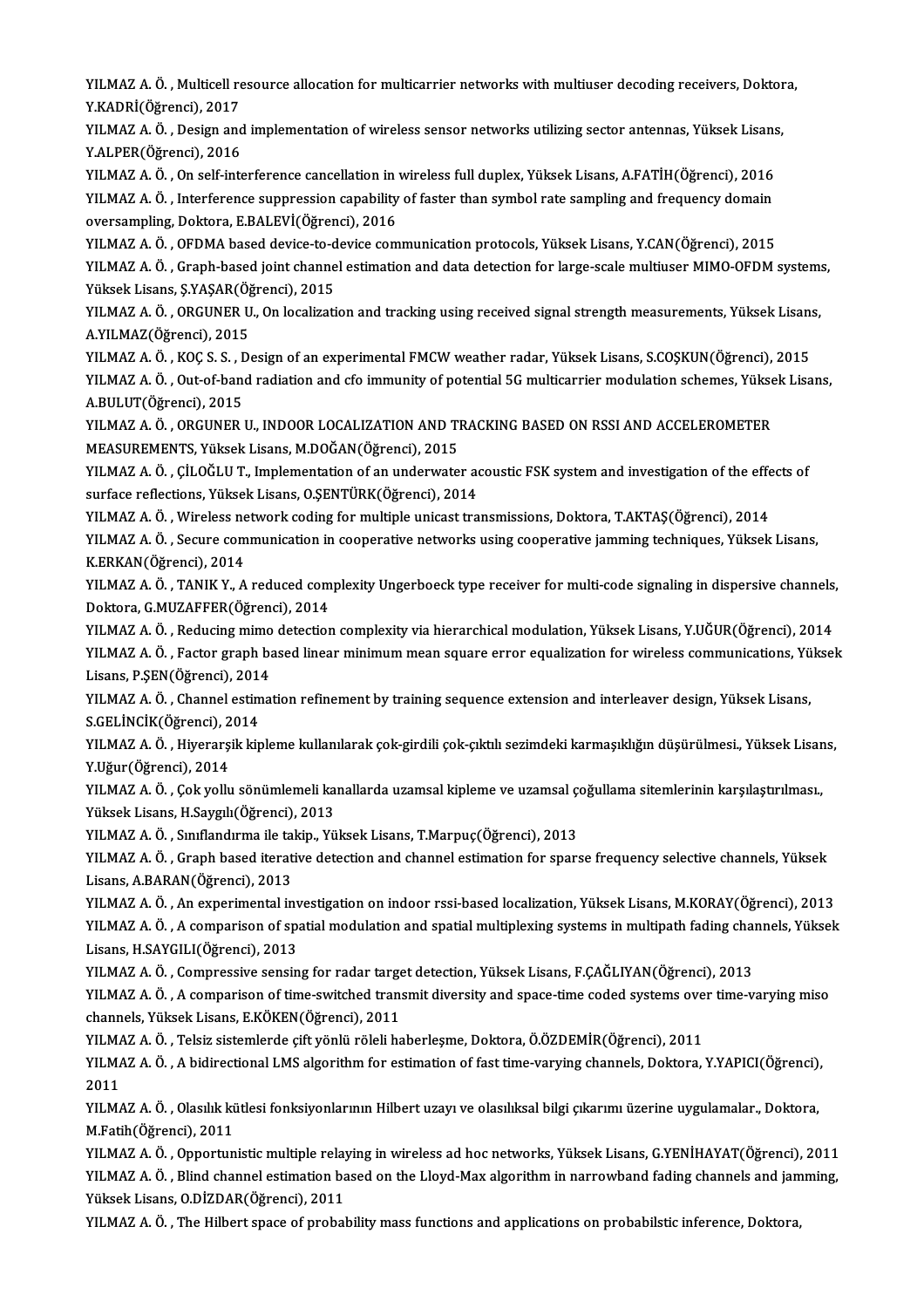M.FATİH(Öğrenci),2011

M.FATİH(Öğrenci), 2011<br>YILMAZ A. Ö. , Achievable coding rates for AWGN and block fading channels in the finite blocklength regime, Yüksek<br>Lisans M.VUPAL(Öğrengi), 2010 M.FATİH(Öğrenci), 2011<br>YILMAZ A. Ö. , Achievable coding ı<br>Lisans, M.VURAL(Öğrenci), 2010<br>YU MAZ A. Ö. , Anton anabtarlama YILMAZ A. Ö. , Achievable coding rates for AWGN and block fading channels in the finite blocklength regime, '<br>Lisans, M.VURAL(Öğrenci), 2010<br>YILMAZ A. Ö. , Anten anahtarlamalı sistemler için MMSE tabanlı yinelemeli turbo d

Lisans, M.VURAL (Öğr<br>YILMAZ A. Ö. , Anten<br>R.Ali(Öğrenci), 2010<br>YILMAZ A. Ö. Spectr YILMAZ A. Ö. , Anten anahtarlamalı sistemler için MMSE tabanlı yinelemeli turbo denkleştirici., Yüksek Lisans,<br>R.Ali(Öğrenci), 2010<br>YILMAZ A. Ö. , Spectral and statistical analyses of experimental radar clutter data, Yükse

R.Ali(Öğrenci), 2010<br>YILMAZ A. Ö. , Spectr<br>2010 YILMAZ A. Ö. , Spectral and statistical analyses of experimental radar clutter data, Yüksek Lisans, N.DENİZ(Öğrenci),<br>2010<br>YILMAZ A. Ö. , MMSE based iterative turbo equalization for antenna switching systems, Yüksek Lisans

YILMAZ A. Ö. , MMSE based iterative turbo equalization for antenna switching systems, Yüksek Lisans, R.ALİ(Öğrenci),<br>2010 YILMAZ A. Ö. , MMSE based iterative turbo equalization for antenna switching systems, Yüksek Lisans, R.A<br>2010<br>YILMAZ A. Ö. , Near capacity operating practical transceivers for wireless fading channels, Yüksek Lisans,<br>C.MUZ

2010<br>YILMAZ A. Ö. , Near capacity o<br>G.MUZAFFER(Öğrenci), 2009<br>YU MAZ A. Ö. . Coldu dönüstür YILMAZ A. Ö. , Near capacity operating practical transceivers for wireless fading channels, Yüksek L<br>G.MUZAFFER(Öğrenci), 2009<br>YILMAZ A. Ö. , Çoklu dönüştürücülü sesüstü haberleşme., Yüksek Lisans, E.Ersagun(Öğrenci), 2009

G.MUZAFFER(Öğrenci), 2009<br>YILMAZ A. Ö. , Çoklu dönüştürücülü sesüstü haberleşme., Yüksek Lisans, E.Ersagun(Öğrenci), 2009<br>YILMAZ A. Ö. , Performance of parallel decodable turbo and repeat accumulate codes implemented on an YILMAZ A. Ö. , Çoklu dönüştürücülü sesü<br>YILMAZ A. Ö. , Performance of parallel d<br>Yüksek Lisans, E.ERDİN(Öğrenci), 2009<br>YU MAZ A. Ö. , Paralallastirilmiş turba ve YILMAZ A. Ö. , Performance of parallel decodable turbo and repeat accumulate codes implemented on an FPGA platform,<br>Yüksek Lisans, E.ERDİN(Öğrenci), 2009<br>Yüksek Lisans, E.ERDİN(Öğrenci), 2009<br>Yüksek Lisans, E.Erdin(Öğrenci

Yüksek Lisans, E.ERDİN(Öğrenci), 2009<br>YILMAZ A. Ö. , Paralelleştirilmiş turbo v<br>Yüksek Lisans, E.Erdin(Öğrenci), 2009<br>YU MAZ A. Ö. , EPCA implementation of YILMAZ A. Ö. , Paralelleştirilmiş turbo ve tekrarla-biriktir kodlarının fpga platformu üzerinde gerçeklenmesi ve başa:<br>Yüksek Lisans, E.Erdin(Öğrenci), 2009<br>YILMAZ A. Ö. , FPGA implementation of jointly operating channel e

Yüksek Lisans, E.Erdin(Öğrenci), 2009<br>YILMAZ A. Ö. , FPGA implementation of jointly operating channel estimator and parallelized decoder, Yüksek Lisans,<br>C.KILCIOĞLU(Öğrenci), 2009 YILMAZ A. Ö. , FPGA implementation of jointly operating channel estimator and parallelized decoder, Yüksek Lisans,<br>Ç.KILCIOĞLU(Öğrenci), 2009<br>YILMAZ A. Ö. , Yalıtkan küreler ve iletken uçaklar için öz-örgütlenmeli harita t

Ç.KILCIOĞLU(Öğrenci), 2009<br>YILMAZ A. Ö. , Yalıtkan küreler ve iletken uçaklar için öz-örgütlenmeli harita tipi elektromany<br>tasarımı ve gürültü performanslarının incelenmesi., Yüksek Lisans, T.Taylan(Öğrenci), 2009<br>YU MAZ A YILMAZ A. Ö. , Yalıtkan küreler ve iletken uçaklar için öz-örgütlenmeli harita tipi elektromanyetik hedef sınıflandırıcıları<br>tasarımı ve gürültü performanslarının incelenmesi., Yüksek Lisans, T.Taylan(Öğrenci), 2009<br>YILMAZ tasarımı ve gürültü performanslarının incelenmesi., Yüksek Lisans, T.Taylan(Öğrenci), 2009<br>YILMAZ A. Ö. , CANDAN Ç., A study of precoding schemes for OFDM systems, Yüksek Lisans, F.SELCEN(Öğrenci), 2008

Ö.ERYİĞİT(Öğrenci),2008

YILMAZ A. Ö. , Interference suppression by using space-time adaptive processing for airborne radar, Yüksek Lisans,<br>Ö.ERYİĞİT(Öğrenci), 2008<br>YILMAZ A. Ö. , UYSAL BIYIKOĞLU E., Subcarrier allocation in OFDMA systems with tim YILMAZ A. Ö., UYSAL BIYIKOĞLU E., Subcarrier allocation in OFDMA systems with time varying channel and packet YILMAZ A. Ö. , UYSAL BIYIKOĞLU E., Subcarrier allocation in OFDMA systems with time varying channel and packet<br>arrivals, Yüksek Lisans, E.TOKTAŞ(Öğrenci), 2008<br>YILMAZ A. Ö. , Parallel decodable channel coding implemented o

arriva<br>YILM*I*<br>2007<br>YU M YILMAZ A. Ö. , Parallel decodable channel coding implemented on a MIMO testbed, Yüksek Lisan<br>2007<br>YILMAZ A. Ö. , Düşük gecikmeli paralelleştirilmiş turbo yapılar., Doktora, O.Gazi(Öğrenci), 2007<br>YILMAZ A. Ö. , Suggeçiye ta

2007<br>YILMAZ A. Ö. , Düşük gecikmeli paralelleştirilmiş turbo yapılar., Doktora, O.Gazi(Öğrenci), 2007<br>YILMAZ A. Ö. , Successive target cancelation for radar waveform sidelobe reduction, Yüksek Lisans,<br>Q.HALİLOĞLU(Öğrengi), YILMAZ A. Ö. , Düşük gecikmeli<br>YILMAZ A. Ö. , Successive targe<br>O.HALİLOĞLU(Öğrenci), 2006<br>YU MAZ A. Ö. , İmplementation

YILMAZ A. Ö. , Successive target cancelation for radar waveform sidelobe reduction, Yüksek Lisans,<br>O.HALİLOĞLU(Öğrenci), 2006<br>YILMAZ A. Ö. , Implementation of a digital signal synthesizer with high spurious free dynamic ra O.HALİLOĞLU(Öğrenci),<br>YILMAZ A. Ö. , Implemen<br>A.KILIÇ(Öğrenci), 2006<br>YILMAZ A. Ö. Seft desse YILMAZ A. Ö. , Implementation of a digital signal synthesizer with high spurious free dynamic range, Yüksek Lisans,<br>A.KILIÇ(Öğrenci), 2006<br>YILMAZ A. Ö. , Soft decoding of convolutional product codes on an FPGA platform, Yü

A.KILI<br>YILM*I*<br>2005<br>YU M YILMAZ A. Ö. , Soft decoding of convolutional product codes on an FPGA platform, Yüksek Lisans, M.SANLI(Öğrenci),<br>2005<br>YILMAZ A. Ö. , BAYKAL B., Sub-graph approach in iterative sum-roduct algorithm, Yüksek Lisans, M.FATİH(

2005<br>YILMAZ A. Ö. , BAYKAL B., Sub-graph approach in iterative sum-roduct algorithm, Yüksek Lisans, M.FATİH(Öğrenci),<br>2005

#### JüriÜyelikleri

Doçentlik Sınavı, Doçentlik Sınavı, Orta Doğu Teknik Üniversitesi, Ağustos, 2020

#### SCI, SSCI ve AHCI İndekslerine Giren Dergilerde Yayınlanan Makaleler

CI, SSCI ve AHCI İndekslerine Giren Dergilerde Yayınlanan Makaleler<br>I. A Theoretical Performance Bound for Joint Beamformer Design of Wireless Fronthaul and Access<br>Links in Dewnlink G PAN **Example 12 And School**<br>A Theoretical Performanc<br>Links in Downlink C-RAN<br>Kedan E. E., Vilman A. Ö. A Theoretical Perforn<br>Links in Downlink C-F<br>Kadan F. E. , Yilmaz A. Ö.<br><sup>IEEE Tronsections on Wi</sup>

Kadan F. E., Yilmaz A. Ö.

Links in Downlink C-RAN<br>Kadan F. E. , Yilmaz A. Ö.<br>IEEE Transactions on Wireless Communications, cilt.21, sa.4, ss.2177-2192, 2022 (SCI Expanded İndekslerine Giren<br>Dergi)

II. A Bound Based Method for Beamformer Design in Downlink Cloud Radio Access Networks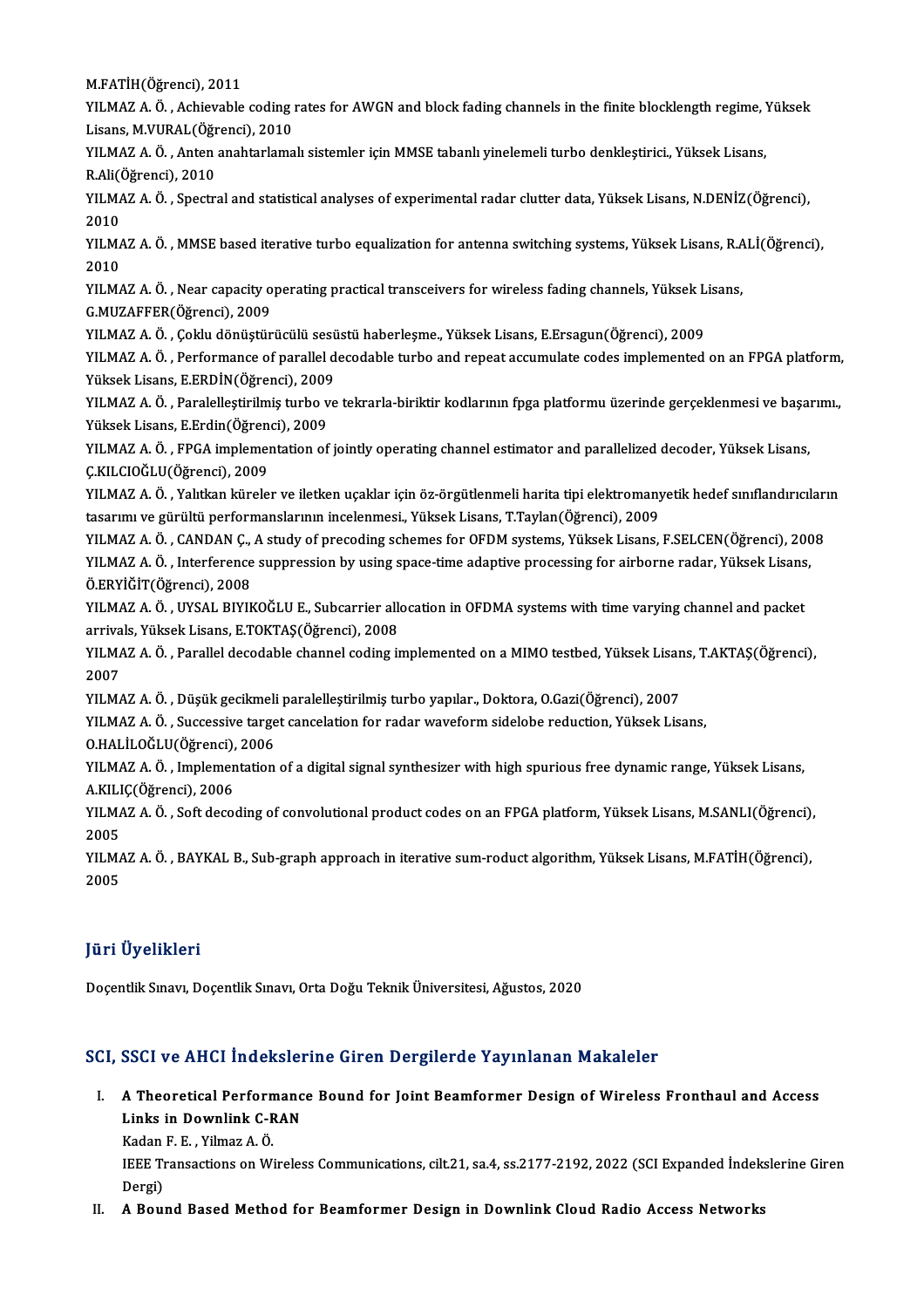KadanF.E. ,YILMAZA.Ö.

Kadan F. E. , YILMAZ A. Ö.<br>IEEE COMMUNICATIONS LETTERS, cilt.25, sa.10, ss.3350-3354, 2021 (SCI İndekslerine Giren Dergi)<br>A Bedused Complexity Ungerbeeck Bessiyer for Quantized Widebard Messiye SC MIMO

Kadan F. E. , YILMAZ A. Ö.<br>IEEE COMMUNICATIONS LETTERS, cilt.25, sa.10, ss.3350-3354, 2021 (SCI İndekslerine Giren Dergi)<br>III. A Reduced Complexity Ungerboeck Receiver for Quantized Wideband Massive SC-MIMO IEEE COMMUNICATIONS LETTERS, cilt.25, sa.1<br>A Reduced Complexity Ungerboeck Recei<br>ÜÇÜNCÜ A. B. , GÜVENSEN G. M. , YILMAZ A. Ö.<br>IEEE Transastians on Communisations, silt 60. A Reduced Complexity Ungerboeck Receiver for Quantized Wideband Massive SC-MIMO<br>ÜÇÜNCÜ A. B. , GÜVENSEN G. M. , YILMAZ A. Ö.<br>IEEE Transactions on Communications, cilt.69, sa.7, ss.4921-4936, 2021 (SCI İndekslerine Giren De

ÜÇÜNCÜ A. B. , GÜVENSEN G. M. , YILMAZ A. Ö.<br>IEEE Transactions on Communications, cilt.69, sa.7, ss.4921-4936, 2021 (SCI İndekslerine Giren Dergi)<br>IV. Beamformer Design With Smooth Constraint-Free Approximation in Down **IEEE Trans<br>Beamform<br>Networks<br>Kadan E-E** Beamformer Design W:<br>Networks<br>Kadan F. E. , YILMAZ A. Ö.<br><sup>IEEE ACCESS cilt 9, ss 262</sup>

Networks<br>Kadan F. E. , YILMAZ A. Ö.<br>IEEE ACCESS, cilt.9, ss.36399-36416, 2021 (SCI İndekslerine Giren Dergi)<br>Performance Analysis of Quantired Unlink Massiye MIMO OEDM ı

Kadan F. E. , YILMAZ A. Ö.<br>IEEE ACCESS, cilt.9, ss.36399-36416, 2021 (SCI İndekslerine Giren Dergi)<br>V. Performance Analysis of Quantized Uplink Massive MIMO-OFDM with Oversampling under Adjacent<br>Channel Interference **IEEE ACCESS, cilt.9, ss.36**<br>Performance Analysis<br>Channel Interference Performance Analysis of Quantized Uplink Massive MIMO-OFI<br>Channel Interference<br>ÜÇÜNCÜ A. B. , Bjornson E., Johansson H., YILMAZ A. Ö. , Larsson E. G.<br>IEEE Transastians on Communisations, silt 69, sa 2, ss 971, 996, 2020. Channel Interference<br>ÜÇÜNCÜ A. B. , Bjornson E., Johansson H., YILMAZ A. Ö. , Larsson E. G.<br>IEEE Transactions on Communications, cilt.68, sa.2, ss.871-886, 2020 (SCI Expanded İndekslerine Giren Dergi)

VI. Detection Schemes for High Order M-Ary QAMUnder Transmit Nonlinearities Gulgun Z., YILMAZ A. Ö.

IEEE TRANSACTIONS ON COMMUNICATIONS, cilt.67, sa.7, ss.4825-4834, 2019 (SCI İndekslerine Giren Dergi)

## VI . Oversampling in One-Bit Quantized MassiveMIMO Systems and Performance Analysis **IEEE TRANSACTIONS ON CO.<br>Oversampling in One-Bit<br>ÜÇÜNCÜ A. B. , YILMAZ A. Ö.**<br>IEEE TRANSACTIONS ON WI Oversampling in One-Bit Quantized Massive MIMO Systems and Performance Analysis<br>ÜÇÜNCÜ A. B. , YILMAZ A. Ö.<br>IEEE TRANSACTIONS ON WIRELESS COMMUNICATIONS, cilt.17, sa.12, ss.7952-7964, 2018 (SCI İndekslerine Giren<br>Persi)

ÜÇÜNC<br>IEEE TI<br>Dergi)<br>Efficia IEEE TRANSACTIONS ON WIRELESS COMMUNICATIONS, cilt.17, sa.12, ss.7952-7964, 2018 (SCI İndekslerine Giren<br>Dergi)<br>VIII. Efficient scheduling and power allocation for multiuser decoding receivers in OFDMA networks with<br>minimu

## Dergi)<br>Efficient scheduling and pow<br>minimum rate requirements<br>Yazarel V K - VII MAZ A Ö Efficient scheduling and<br>minimum rate requirem<br>Yazarel Y. K. , YILMAZ A. Ö.<br>PHYSICAL COMMUNICATIO minimum rate requirements<br>Yazarel Y. K. , YILMAZ A. Ö.<br>PHYSICAL COMMUNICATION, cilt.26, ss.60-70, 2018 (SCI İndekslerine Giren Dergi)<br>Interference mitigation in multiuser communication by factor than symbo

Yazarel Y. K. , YILMAZ A. Ö.<br>PHYSICAL COMMUNICATION, cilt.26, ss.60-70, 2018 (SCI İndekslerine Giren Dergi)<br>IX. Interference mitigation in multiuser communication by faster than symbol rate sampling<br>Pelevi E. YILMAZ A. PHYSICAL COMMUNIC.<br>Interference mitigat<br>Balevi E., YILMAZ A. Ö.<br>PHYSICAL COMMUNIC Interference mitigation in multiuser communication by faster than symbol r<br>Balevi E., YILMAZ A. Ö.<br>PHYSICAL COMMUNICATION, cilt.25, ss.148-157, 2017 (SCI İndekslerine Giren Dergi)<br>A Lew Complexity Creph Based LIMASE Beseiv

PHYSICAL COMMUNICATION, cilt.25, ss.148-157, 2017 (SCI İndekslerine Giren Dergi)

Balevi E., YILMAZ A. Ö.<br>PHYSICAL COMMUNICATION, cilt.25, ss.148-157, 2017 (SCI İndekslerine Giren Dergi)<br>X. A Low-Complexity Graph-Based LMMSE Receiver for MIMO ISI Channels With M-QAM Modulation<br>Sen P., YILMAZ A. Ö. A Low-Complexity Graph-Based LMMSE Receiver for MIMO ISI Channels With M-QAM Modulation<br>Sen P., YILMAZ A. Ö.<br>IEEE TRANSACTIONS ON WIRELESS COMMUNICATIONS, cilt.16, sa.2, ss.1185-1195, 2017 (SCI İndekslerine Giren<br>Persi)

Sen P.,<br>IEEE TI<br>Dergi)<br>Analys IEEE TRANSACTIONS ON WIRELESS COMMUNICATIONS, cilt.16, sa.2<br>Dergi)<br>XI. Analysis of Frequency Domain Oversampled MMSE SC-FDE<br>Pelsyi E. XII MAZ A. Ö.

Dergi)<br><mark>Analysis of Frequen</mark><br>Balevi E., YILMAZ A. Ö.<br>JEEE COMMUNICATION Analysis of Frequency Domain Oversampled MMSE SC-FDE<br>Balevi E., YILMAZ A. Ö.<br>IEEE COMMUNICATIONS LETTERS, cilt.20, sa.2, ss.232-235, 2016 (SCI İndekslerine Giren Dergi)<br>Fester Craph Based J MMSE Eiltering for Colored Couss Balevi E., YILMAZ A. Ö.<br>IEEE COMMUNICATIONS LETTERS, cilt.20, sa.2, ss.232-235, 2016 (SCI İndeksler<br>XII. Factor Graph Based LMMSE Filtering for Colored Gaussian Processes<br>Sen B. YU MAZ A. Ö.

## IEEE COMMUNICATI<br>Factor Graph Base<br>Sen P., YILMAZ A. Ö.<br>JEEE SICNAL PROCE XII. Factor Graph Based LMMSE Filtering for Colored Gaussian Processes<br>Sen P., YILMAZ A. Ö.<br>IEEE SIGNAL PROCESSING LETTERS, cilt.21, sa.10, ss.1206-1210, 2014 (SCI İndekslerine Giren Dergi) Sen P., YILMAZ A. Ö.<br>IEEE SIGNAL PROCESSING LETTERS, cilt.21, sa.10, ss.1206-1210, 2014 (SCI İndekslerine Giren Dergi)<br>XIII. A Reduced-State Ungerboeck Type MAP Receiver with Bidirectional Decision Feedback for M-ary<br>O

## **IEEE SIGNAL PROCESSING LET<br>A Reduced-State Ungerboec<br>Quasi Orthogonal Signaling**<br>CÜVENSEN C M -TANIK V -VII A Reduced-State Ungerboeck Type M<br>Quasi Orthogonal Signaling<br>GÜVENSEN G. M. , TANIK Y., YILMAZ A. Ö.<br>JEEE TRANSACTIONS ON COMMUNICATIO Quasi Orthogonal Signaling<br>GÜVENSEN G. M. , TANIK Y., YILMAZ A. Ö.<br>IEEE TRANSACTIONS ON COMMUNICATIONS, cilt.62, sa.2, ss.552-566, 2014 (SCI İndekslerine Giren Dergi)<br>Errer Pata Analysis of CE(a) Natyork Codad Datast and E

## GÜVENSEN G. M. , TANIK Y., YILMAZ A. Ö.<br>IEEE TRANSACTIONS ON COMMUNICATIONS, cilt.62, sa.2, ss.552-566, 2014 (SCI İndekslerine Giren Dergi)<br>XIV. Error Rate Analysis of GF(q) Network Coded Detect-and-Forward Wireless Re **IEEE TRANSACTIONS ON COMMUNICA<br>Error Rate Analysis of GF(q) Netwi<br>Equivalent Relay Channel Models<br>Sefak LAKTAS E - VILMAZ A Ö** Error Rate Analysis of GF(q<br>Equivalent Relay Channel M<br>Safak I., AKTAŞ E., YILMAZ A. Ö.<br>IEEE TRANSACTIONS ON WIRE!

Safak I., AKTAS E., YILMAZ A. Ö.

Equivalent Relay Channel Models<br>Safak I., AKTAŞ E., YILMAZ A. Ö.<br>IEEE TRANSACTIONS ON WIRELESS COMMUNICATIONS, cilt.12, sa.8, ss.3908-3919, 2013 (SCI İndekslerine Giren<br>Dergi) IEEE TRANSACTIONS ON WIRELESS COMMUNICATIONS, cilt.12, sa.8, ss.3908-3919, 2013 (SCI Inc<br>Dergi)<br>XV. Practical Methods for Wireless Network Coding With Multiple Unicast Transmissions<br>Alter T. VII MAZ A.Ö. AVTAS E

Dergi)<br>Practical Methods for Wirele<br>Aktas T., YILMAZ A. Ö. , AKTAŞ E.<br>JEEE TRANSACTIONS ON COMMI Aktas T., YILMAZ A. Ö. , AKTAŞ E.<br>IEEE TRANSACTIONS ON COMMUNICATIONS, cilt.61, sa.3, ss.1123-1133, 2013 (SCI İndekslerine Giren Dergi)

Aktas T., YILMAZ A. Ö. , AKTAŞ E.<br>IEEE TRANSACTIONS ON COMMUNICATIONS, cilt.61, sa.3, ss.1123-1133, 2013 (SCI İndekslerine Giren Dergi)<br>XVI. A General Framework for Optimum Iterative Blockwise Equalization of Single Ca IEEE TRANSACTIONS ON COMMUNICATION<br>A General Framework for Optimum It<br>and Asymptotic Performance Analysis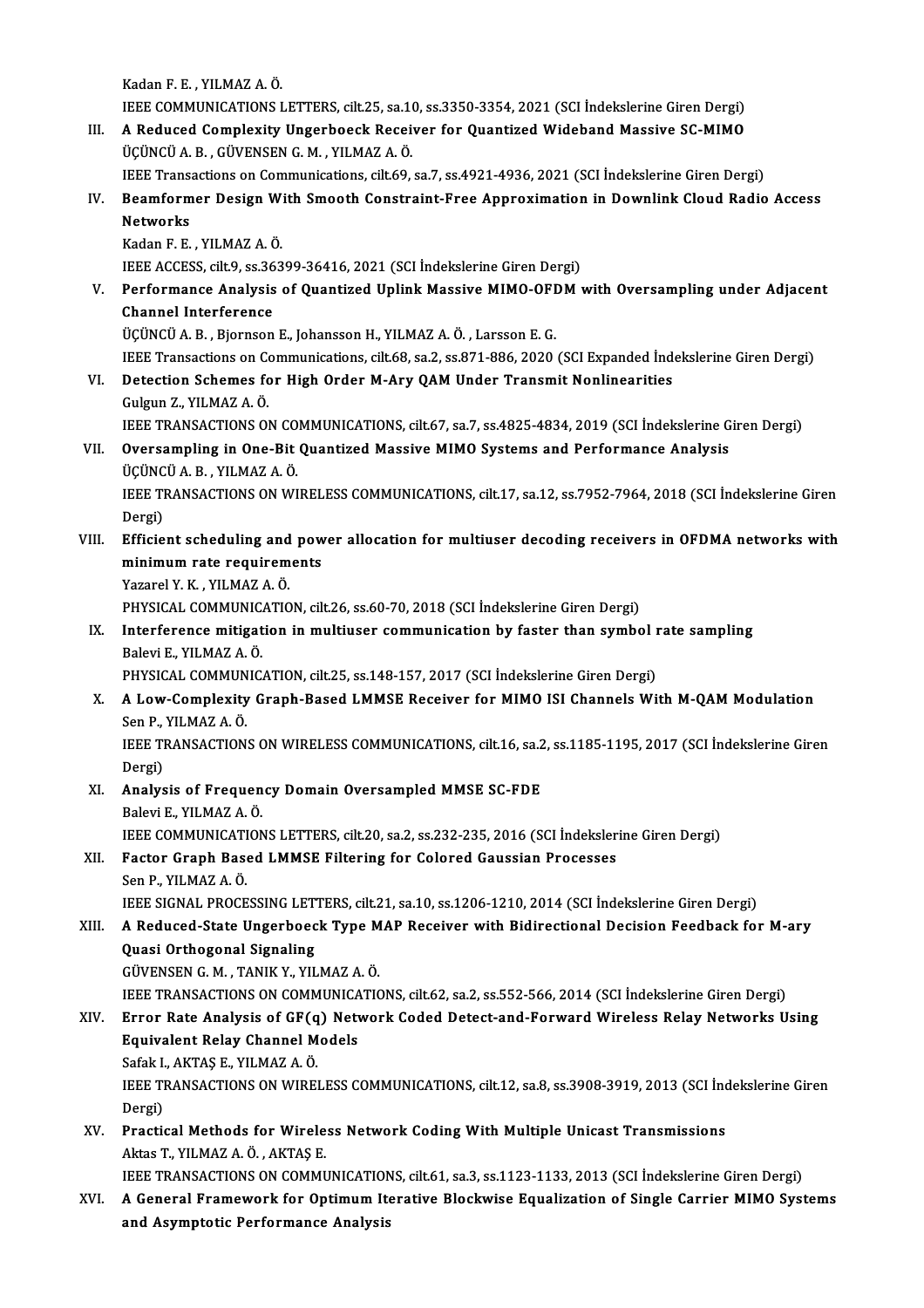GÜVENSENG.M. ,YILMAZA.Ö.

GÜVENSEN G. M. , YILMAZ A. Ö.<br>IEEE TRANSACTIONS ON COMMUNICATIONS, cilt.61, sa.2, ss.609-619, 2013 (SCI İndekslerine Giren Dergi)<br>Blind Channel Estimation Based on the Llevd May Alsonithm in Nannayshand Eading Channels

#### GÜVENSEN G. M. , YILMAZ A. Ö.<br>IEEE TRANSACTIONS ON COMMUNICATIONS, cilt.61, sa.2, ss.609-619, 2013 (SCI İndekslerine Giren Dergi)<br>XVII. Blind Channel Estimation Based on the Lloyd-Max Algorithm in Narrowband Fading Cha **IEEE TRANSACTIONS ON<br>Blind Channel Estimat<br>Partial-Band Jamming<br>Dirdar O YU MAZ A Ö** Blind Channel Estimation Based on the Lloyd-Max Algorithm in Narrowband Fading Channels and Partial-Band Jamming<br>Partial-Band Jamming<br>Dizdar O., YILMAZ A. Ö.

IEEE TRANSACTIONS ON COMMUNICATIONS, cilt.60, sa.7, ss.1986-1995, 2012 (SCI İndekslerine Giren Dergi)

# Dizdar O., YILMAZ A. Ö.<br>IEEE TRANSACTIONS ON COMMUNICATIONS, cilt.60, sa.7, ss.1986-1995, 2012 (SCI İn<br>XVIII. An Analysis of the Bidirectional LMS Algorithm over Fast-Fading Channels<br>Vanisi V. VII MAZ A. Ö. **IEEE TRANSACTIONS<br>An Analysis of the B<br>Yapici Y., YILMAZ A. Ö.**<br>JEEE TRANSACTIONS C

Yapici Y., YILMAZ A. Ö.<br>IEEE TRANSACTIONS ON COMMUNICATIONS, cilt.60, sa.7, ss.1759-1764, 2012 (SCI İndekslerine Giren Dergi)

# Yapici Y., YILMAZ A. Ö.<br>IEEE TRANSACTIONS ON COMMUNICATIONS, cilt.60, sa.7, ss.1759-1764, 2012 (SCI İnd<br>XIX. ML performance analysis of digital relaying in bi-directional relay channels<br>Ordamir O. XII MAZ A. Ö IEEE TRANSACTIONS ON<br>**ML performance analy<br>Ozdemir O., YILMAZ A. Ö.**<br>WIPELESS COMMINICAT

WIRELESS COMMUNICATIONS & MOBILE COMPUTING, cilt.12, sa.8, ss.676-688, 2012 (SCI İndekslerine Giren<br>Dergi) Ozdemir O., YILMAZ A Ö. WIRELESS COMMUNICATIONS & MOBILE COMPUTING, cilt.12, sa.8, ss.676-688, 2012 (SCI Indekslerine<br>Dergi)<br>XX. Spectral Mask Compliance and Amplifier Nonlinearity in Single Carrier and OFDM Systems<br>Kelter E. XII MAZ A. Ö.

# Dergi)<br>Spectral Mask Comp<br>Koken E., YILMAZ A. Ö.<br>WIPELESS PERSONAL Spectral Mask Compliance and Amplifier Nonlinearity in Single Carrier and OFDM Systems<br>Koken E., YILMAZ A. Ö.<br>WIRELESS PERSONAL COMMUNICATIONS, cilt.63, sa.3, ss.579-586, 2012 (SCI İndekslerine Giren Dergi)<br>Colculating Qut

## Koken E., YILMAZ A. Ö.<br>WIRELESS PERSONAL COMMUNICATIONS, cilt.63, sa.3, ss.579-586, 2012 (SCI İndekslerine Giren Dergi)<br>XXI. Calculating Outage Probability of Block Fading Channels Based on Moment Generating Functions<br> WIRELESS<br>Calculating<br>Yilmaz A. Ö.<br>JEEE TRANS Calculating Outage Probability of Block Fading Channels Based on Moment Generating Functions<br>Yilmaz A. Ö.<br>IEEE TRANSACTIONS ON COMMUNICATIONS, cilt.59, sa.11, ss.2945-2950, 2011 (SCI İndekslerine Giren Dergi)<br>Implementatio

## Yilmaz A. Ö.<br>IEEE TRANSACTIONS ON COMMUNICATIONS, cilt.59, sa.11, ss.2945-2950, 2<br>XXII. Implementation and performance of parallellised turbo decoders<br>Frdin E. Kilsiagh: C. VII MAZ A. **IEEE TRANSACTIONS ON COMM<br>Implementation and perform<br>Erdin E., Kilcioglu C., YILMAZ A.<br>IET COMMUNICATIONS cilt 5, 53** Implementation and performance of parallellised turbo decoders<br>Erdin E., Kilcioglu C., YILMAZ A.<br>IET COMMUNICATIONS, cilt.5, sa.1, ss.39-50, 2011 (SCI İndekslerine Giren Dergi)<br>Efficient Methods of Clutter Sunnression for

## Erdin E., Kilcioglu C., YILMAZ A.<br>IET COMMUNICATIONS, cilt5, sa.1, ss.39-50, 2011 (SCI İndekslerine Giren Dergi)<br>XXIII. Efficient Methods of Clutter Suppression for Coexisting Land and Weather Clutter Systems<br>CANDAN C. VIL IET COMMUNICATIONS, component<br>Efficient Methods of Cl<br>CANDAN C., YILMAZ A. Ö.<br>JEEE TRANSACTIONS ON Efficient Methods of Clutter Suppression for Coexisting Land and Weather Clutter Systems<br>CANDAN Ç., YILMAZ A. Ö.<br>IEEE TRANSACTIONS ON AEROSPACE AND ELECTRONIC SYSTEMS, cilt.45, sa.4, ss.1641-1650, 2009 (SCI

CANDAN Ç., YILMAZ A. Ö.<br>IEEE TRANSACTIONS ON A<br>İndekslerine Giren Dergi)<br>An Haner Beund for Li IEEE TRANSACTIONS ON AEROSPACE AND ELECTRONIC SYSTEMS,<br>
indekslerine Giren Dergi)<br>
XXIV. An Upper Bound for Limited Rate Feedback MIMO Capacity<br>
CUVENSEN C.M. VILMAZ A.Ö

#### İndekslerine Giren Dergi)<br>XXIV. An Upper Bound for Limited Rate Feedback MIMO Capacity<br>GÜVENSEN G. M. , YILMAZ A. Ö. An Upper Bound for Limited Rate Feedback MIMO Capacity<br>GÜVENSEN G. M. , YILMAZ A. Ö.<br>IEEE TRANSACTIONS ON WIRELESS COMMUNICATIONS, cilt.8, sa.6, ss.2748-2754, 2009 (SCI İndekslerine Giren<br>Persi) GÜVEN<br>IEEE TI<br>Dergi)<br>Geene

## IEEE TRANSACTIONS ON WIRELESS COMMUNICATIONS<br>Dergi)<br>XXV. Cooperative diversity in carrier frequency offset<br>Vilmar A. Ö Dergi)<br><mark>Cooperativ</mark><br>Yilmaz A. Ö.<br><sup>IEEE</sup> Comm Cooperative diversity in carrier frequency offset<br>Yilmaz A. Ö.<br>IEEE Communications Letters, cilt.11, sa.4, ss.307-309, 2007 (SCI Expanded İndekslerine Giren Dergi)<br>Fest desedeble turbe sedes

## Yilmaz A. Ö.<br>IEEE Communications Letters, c<br>XXVI. Fast decodable turbo codes<br>Gazi O., Yilmaz A. Ö. IEEE Communicatio<br>Fast decodable tu<br>Gazi O., Yilmaz A. Ö.<br>IEEE Communicatio

Fast decodable turbo codes<br>Gazi O., Yilmaz A. Ö.<br>IEEE Communications Letters, cilt.11, sa.2, ss.173-175, 2007 (SCI Expanded İndekslerine Giren Dergi)<br>Zare state daned turbe equaliser

#### XXVII. Zero state doped turbo equalizer<br>Gazi O., Yilmaz A. Ö. IEEE Communicatio<br>Zero state doped<br>Gazi O., Yilmaz A. Ö.<br>IEEE Communicatio

Zero state doped turbo equalizer<br>Gazi O., Yilmaz A. Ö.<br>IEEE Communications Letters, cilt.11, sa.2, ss.164-166, 2007 (SCI Expanded İndekslerine Giren Dergi)<br>Turbo produst sodes based en senyelutional sodes

#### XXVIII. Turbo product codes based on convolutional codes<br>Gazi O., Yilmaz A. O. **IEEE Communicatio<br>Turbo product co<br>Gazi O., Yilmaz A. O.**<br>ETBI JOUPMAL cilt

- - ETRI JOURNAL, cilt.28, sa.4, ss.453-460, 2006 (SCI İndekslerine Giren Dergi)

# ETRI JOORNAL, CIL28, Sa.4, SS.453-460, 2006 (SCI Indeksierine Giren Dergi)<br>Hakemli Kongre / Sempozyum Bildiri Kitaplarında Yer Alan Yayınlar akemli Kongre / Sempozyum Bildiri Kitaplarında Yer Alan<br>I. A Fully-Implantable Mems-Based Autonomous Cochlear Implant<br>E<sup>VÜLAH He</sub> Ulugh He Chamanian S. BATUA, Uğun M. Be VÜKSEL M. Be</sup>

XIIII ROAŞIC 7 SOMPOZJ'UM SAUNT RRUPULTIYU TOT AMITTIYAN<br>A Fully-Implantable Mems-Based Autonomous Cochlear Implant<br>KÜLAH H., Ulusah H., Chamanian S., BATU A., UĞUR M. B. , YÜKSEL M. B. , YILMAZ A. Ö. , YİĞİT H., Koyuncuog A Fully-Impla<br>KÜLAH H., Ulus<br>TOPÇU Ö., et al.<br>25th IEEE Inter KÜLAH H., Ulusah H., Chamanian S., BATU A., UĞUR M. B. , YÜKSEL M. B. , YILMAZ A. Ö. , YİĞİT H., Koyuncuoglu A.,<br>TOPÇU Ö., et al.<br>35th IEEE International Conference on Micro Electro Mechanical Systems Conference, MEMS 2022

TOPÇU Ö., et al.<br>35th IEEE International Conference on Micro Electro Mechanical Systems Conference, MEMS 2022, Tokyo, Japonya,<br>9 - 13 Ocak 2022, cilt.2022-January, ss.396-399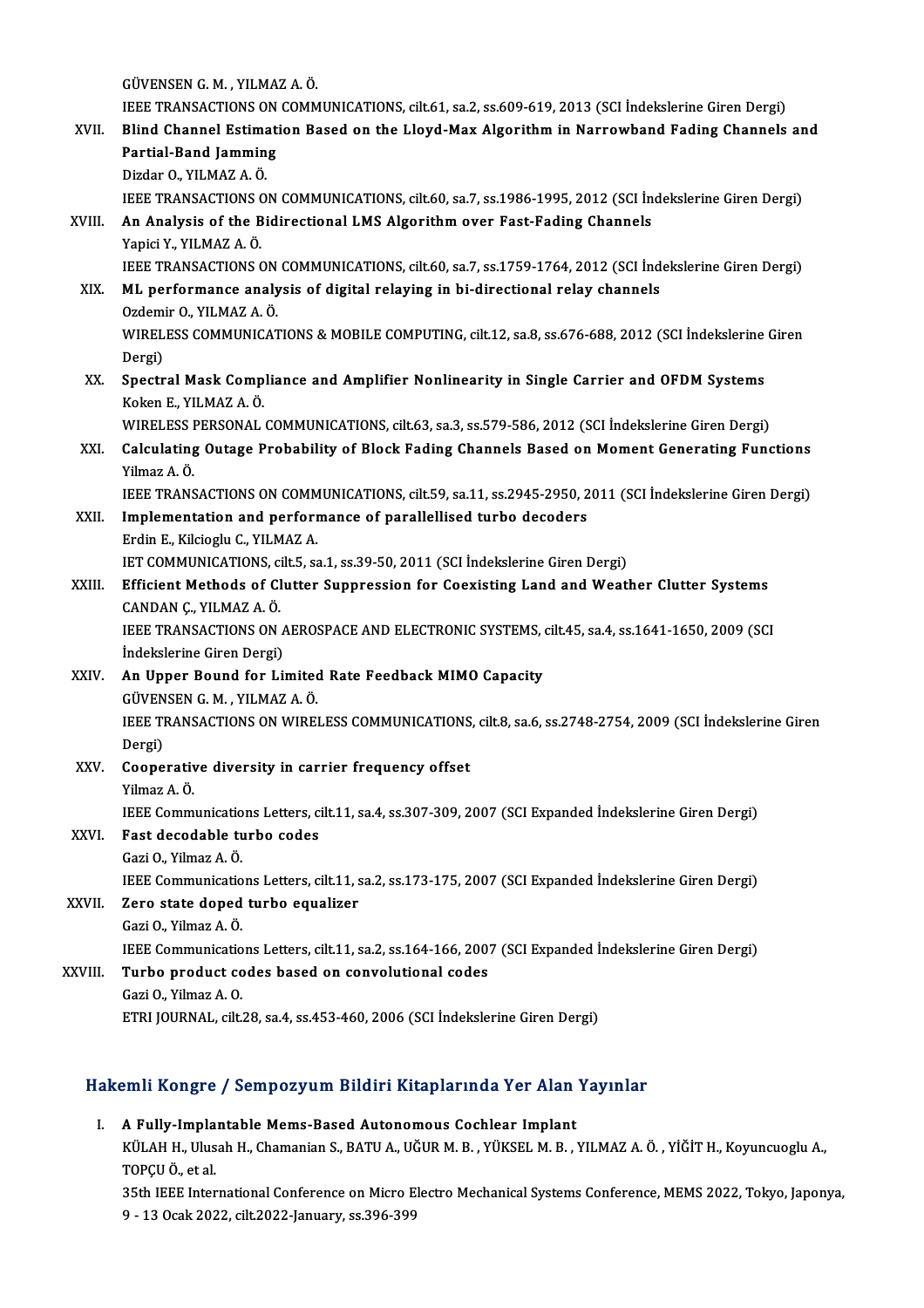II. Joint Mitigation of IQ Imbalance and Power Amplifier Impairments by Real Valued Time Delay Neural<br>Networks **Joint Mitig**<br>Networks<br><sup>Vosil S. Gür</sup> Joint Mitigation of IQ Imbalan<br>Networks<br>Yeşil S., Gürtunca B., YILMAZ A. Ö.<br>2010 27th Sirnal Processing and t

Networks<br>Yeşil S., Gürtunca B., YILMAZ A. Ö.<br>2019 27th Signal Processing and Communications Applications Conference (SIU), Sivas, Turkey, Türkiye, 24 - 26 Yeşil S., Gürt<br>2019 27th S<br>Nisan 2019<br>Performan 2019 27th Signal Processing and Communications Applications Conference (SIU), Sivas, Turkey, Türkiye, 24 - Nisan 2019<br>III. Performance of One-Bit Massive MIMO With Oversampling Under Adjacent Channel Interference<br>III. Perf

- Nisan 2019<br>Performance of One-Bit Massive MIMO With Oversampling Under Adjacent Channel Interference<br>ÜÇÜNCÜ A. B. , Bjornson E., Johansson H., YILMAZ A. Ö. , Larsson E. G.<br>IEEE Global Communications Conference (GLOBECOM), Performance of One-Bit Massive MIMO With Oversampling Under Adjacent Channel Interference<br>ÜÇÜNCÜ A. B. , Bjornson E., Johansson H., YILMAZ A. Ö. , Larsson E. G.<br>IEEE Global Communications Conference (GLOBECOM), Hawaii, Ame
- UÇÜNCÜ A. B. , Bjornson E., Johansson H., YILMAZ A. Ö. , Larsson E. G.<br>IEEE Global Communications Conference (GLOBECOM), Hawaii, Amerika Birleşik Devletleri, 9 13 Aralık 2019<br>IV. Experimental Analysis and FPGA Implem **IEEE Global Communications Confirmental Analysis and I**<br>Based Digital Predistortion<br>Vesil S. Son G. VII MAZ A. Ö Experimental Analysis ar<br>Based Digital Predistorti<br>Yesil S., Sen C., YILMAZ A. Ö.<br>26th IEEE International Con

Yesil S., Sen C., YILMAZ A Ö.

Based Digital Predistortion<br>Yesil S., Sen C., YILMAZ A. Ö.<br>26th IEEE International Conference on Electronics, Circuits and Systems (ICECS), Genoa, İtalya, 27 - 29 Kasım<br>2019, ss.614-617 26th IEEE International Conference on Electronics, Circuits and Systems (ICECS)<br>2019, ss.614-617<br>V. High Order QAM Performance Under Phase and Amplitude Distortions<br>Culmp 7, VII MAZA Ö

2019, ss.614-617<br>High Order QAM Perf<br>Gulgun Z., YILMAZ A. Ö.<br><sup>IEEE EC World Forum</sup> ( High Order QAM Performance Under Phase and Amplitude Distortions<br>Gulgun Z., YILMAZ A. Ö.<br>IEEE 5G World Forum (5GWF), Santa-Clara, Küba, 9 - 11 Temmuz 2018, ss.363-368<br>Haage of devise to devise communication with multiple a

Gulgun Z., YILMAZ A. Ö.<br>IEEE 5G World Forum (5GWF), Santa-Clara, Küba, 9 - 11 Temmuz 2018, ss.363-368<br>VI. Usage of device-to-device communication with multiple antennas at the cell edges Çoklu antenli<br>eibardan sibara ba IEEE 5G World Forum (5GWF), Santa-Clara, Küba, 9 - 11 Temmuz 2018, ss.363-368<br>Usage of device-to-device communication with multiple antennas at the cell edg<br>cihazdan cihaza haberleşme yönteminin hücre kenarindaki alanlarda Usage of device-to-d<br>cihazdan cihaza hab<br>Erkan K., YILMAZ A.Ö.<br>26th IEEE Signal Proce cihazdan cihaza haberleşme yönteminin hücre kenarindaki alanlarda kullanimi<br>Erkan K., YILMAZ A. Ö.<br>26th IEEE Signal Processing and Communications Applications Conference, SIU 2018, İzmir, Türkiye, 2 - 05 Mayıs

Erkan K., YIL<br>26th IEEE Sig<br>2018, ss.1-4<br>Micro Donr 26th IEEE Signal Processing and Communications Applications Conference, SIU 2018, İzmir, Türkiye, 2 - 05 M<br>2018, ss.1-4<br>VII. Micro-Doppler analysis of rotary-wing air vehicles using pulsed-Doppler radar Darbe-Doppler<br>Poder

# 2018, ss.1-4<br>Micro-Doppler analysis of rotary-wing air vehicles using pulsed<br>Radar ile Döner Kanatli Hava Araçlarinin Mikro-Doppler Analizi<br>Aybar B. YU MAZ A Ö Micro-Doppler analy<br>Radar ile Döner Kan<br>Aybar B., YILMAZ A. Ö.<br>26th IEEE Signal Proce

Radar ile Döner Kanatli Hava Araçlarinin Mikro-Doppler Analizi<br>Aybar B., YILMAZ A. Ö.<br>26th IEEE Signal Processing and Communications Applications Conference, SIU 2018, İzmir, Türkiye, 2 - 05 Mayıs<br>2018.es 1.4 Aybar B., YIL<br>26th IEEE Sig<br>2018, ss.1-4

#### VI I. An experimental study on Power Amplifier linearisation by artificial neural networks Yapay Sinir Ağlari ile Güç Yükselteç Doğrusalląstirma Amaçli Deneysel Bir Çalisma An experimental study on Power Ar<br>Ağlari ile Güç Yükselteç Doğrusallaş<br>Yesil S., Kolagasioglu A.E. , YILMAZ A.Ö.<br>26th IEEE Signal Processing and Commu

26th IEEE Signal Processing and Communications Applications Conference, SIU 2018, İzmir, Türkiye, 2 - 05 Mayıs<br>2018, ss.1-4 Yesil S., Kola<sub>{</sub><br>26th IEEE Sig<br>2018, ss.1-4<br>Unlink Ben<sup>f</sup> 26th IEEE Signal Processing and Communications Applications Conference, SIU 2018, İzmir, Türkiye, 2<br>2018, ss.1-4<br>IX. Uplink Performance Analysis of Oversampled Wideband Massive MIMO with One-Bit ADCs<br>Ticüncü A. B. Vilmaz A

#### 2018, ss.1-4<br>Uplink Performance Ana<br>ÜÇÜNCÜ A. B. , Yilmaz A. Ö.<br>99th JEEE Vebisuler Teebn ÜÇÜNCÜ A.B., Yilmaz A.Ö.

88th IEEE Vehicular Technology Conference, VTC-Fall 2018, Illinois, Amerika Birleşik Devletleri, 27 - 30 Ağustos<br>2018 88th IEEE Vehicular Technology Conference, VTC-Fall 2018, Illinois, Amerika Birle<br>2018<br>X. A Novel Transceiver Architecture for Highly Dispersive NOMA Channels<br>Cüyansan C.M. Tanik V. Vilmar A.Ö

- 2018<br>A Novel Transceiver Architecture<br>Güvensen G. M. , Tanık Y., Yılmaz A. Ö.<br>2019 IEEE 97th Vehicular Technology A Novel Transceiver Architecture for Highly Dispersive NOMA Channels<br>Güvensen G. M. , Tanık Y., Yılmaz A. Ö.<br>2018 IEEE 87th Vehicular Technology Conference (VTC Spring), Porto, Portekiz, 3 - 06 Haziran 2018, ss.1-6<br>Perform
- Güvensen G. M. , Tanık Y., Yılmaz A. Ö.<br>2018 IEEE 87th Vehicular Technology Conference (VTC Spring), Porto, P<br>XI. Performance of High Order QAM under Transmit Nonlinearities<br>VII MAZ A. Ö. CÜLCÜN Z 2018 IEEE 87th Vehicular<br>Performance of High O<br>YILMAZ A. Ö. , GÜLGÜN Z.<br>2019 IEEE 97th Vehicular Performance of High Order QAM under Transmit Nonlinearities<br>YILMAZ A. Ö. , GÜLGÜN Z.<br>2018 IEEE 87th Vehicular Technology Conference (VTC Spring), Porto, Portekiz, 3 - 06 Haziran 2018<br>Misro Donnlar Analysis of Botany Wing A
- YILMAZ A. Ö., GÜLGÜN Z.<br>2018 IEEE 87th Vehicular Technology Conference (VTC Spring), Porto, Portekiz, 3 06 Hazir<br>XII. Micro-Doppler Analysis of Rotary-Wing Air Vehicles Using Pulsed-Doppler Radar<br>Aybar B., YILMAZ A. Ö. 2018 IEEE 87th Vehicu<br>Micro-Doppler Analy<br>Aybar B., YILMAZ A. Ö.<br>26th IEEE Signal Proce 26th IEEE Signal Processing and Communications Applications Conference (SIU), İzmir, Türkiye, 2 - 05 Mayıs 2018
- Aybar B., YILMAZ A. Ö.<br>26th IEEE Signal Processing and Communications Applications Conference (SIU), İzmir, Türkiye, 2 05 |<br>XIII. Sequential Linear Detection in One-Bit Quantized Uplink Massive MIMO with Oversampling 26th IEEE Signal Processing<br>Sequential Linear Detecti<br>ÜÇÜNCÜ A. B. , YILMAZ A. Ö.<br>99th IEEE Vehisular Teshnel ÜÇÜNCÜ A. B. , YILMAZ A. Ö.<br>88th IEEE Vehicular Technology Conference (VTC-Fall), Illinois, Amerika Birleşik Devletleri, 27 - 30 Ağustos 2018
- ÜÇÜNCÜ A. B. , YILMAZ A. Ö.<br>88th IEEE Vehicular Technology Conference (VTC-Fall), Illinois, Amerika Birleşik Devletleri, 27<br>XIV. Usage of Device-to-Device Communication with Multiple Antennas at the Cell Edges<br>Erlean K. XI 88th IEEE Vehicular Te<br>Usage of Device-to-I<br>Erkan K., YILMAZ A.Ö.<br>26th IEEE Signal Proce

Erkan K., YILMAZ A. Ö.<br>26th IEEE Signal Processing and Communications Applications Conference (SIU), İzmir, Türkiye, 2 - 05 Mayıs 2018

XV. An Experimental Study on Power Amplifier Linearisation by Artificial Neural Networks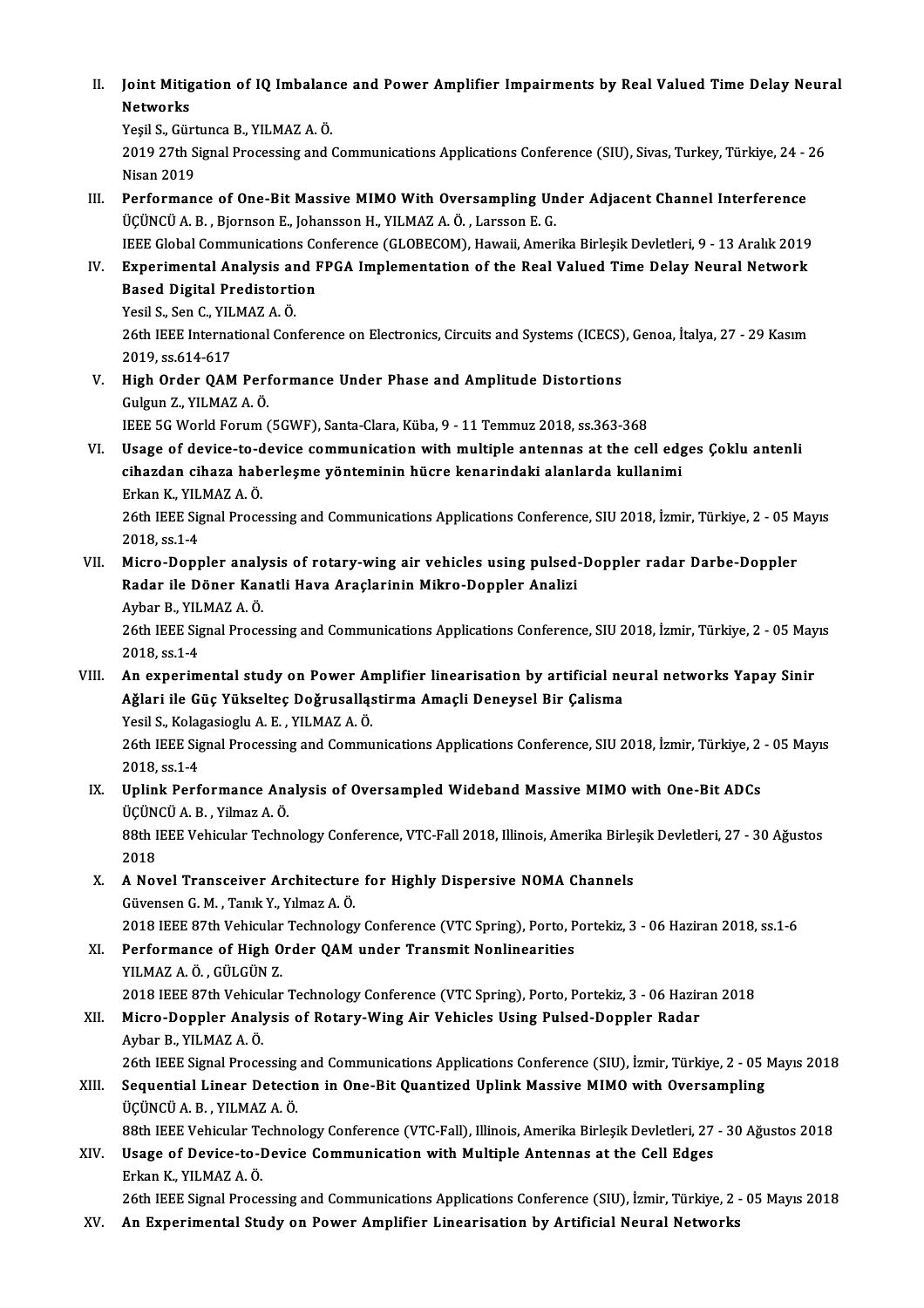- Yesil S., Kolagasioglu A. E., YILMAZ A. Ö. 26th IEEE Signal Processing and Communications Applications Conference (SIU), İzmir, Türkiye, 2 - 05 Mayıs 2018 Yesil S., Kolagasioglu A. E. , YILMAZ A. Ö.<br>26th IEEE Signal Processing and Communications Applications Conference (SIU), İzmir, Türkiye, 2 - 05 M<br>27 N. Performance Analysis of Faster than Symbol Rate Sampling in 1-Bit Mas 26th IEEE Signal Processing<br>Performance Analysis of<br>ÜÇÜNCÜ A. B. , YILMAZ A. Ö. Performance Analysis of Faster than Symbol Rate Sampling in 1-Bit Massive MIM<br>ÜÇÜNCÜ A. B. , YILMAZ A. Ö.<br>IEEE International Conference on Communications (ICC), Paris, Fransa, 21 - 25 Mayıs 2017<br>Quantifying The Impreyement ÜÇÜNCÜ A. B., YILMAZ A. Ö.<br>IEEE International Conference on Communications (ICC), Paris, Fransa, 21 - 25 Mayıs 2<br>XVII. Quantifying The Improvement of MMSE Equalizers by Faster Sampling Rates<br>Balevi E., YILMAZ A. Ö. IEEE International Conference on Communications (ICC), Paris, Fransa, 21 - 25 Mayıs 2017 25th Signal Processing and Communications Applications Conference (SIU), Antalya, Türkiye, 15 - 18 Mayıs 2017 Balevi E., YILMAZ A. Ö.<br>25th Signal Processing and Communications Applications Conference<br>XVIII. A Novel Practical CP Based Mismatched MMSE Equalization 25th Signal Processing<br>**A Novel Practical CP**<br>Balevi E., YILMAZ A. Ö.<br><sup>IEEE Winologs Commun</sup> Balevi E., YILMAZ A. Ö.<br>IEEE Wireless Communications and Networking Conference (WCNC), San-Francisco, Kostarika, 19 - 22 Mart 2017 XIX. Wireless Body Area Network Studies for Telemedicine Applications Using IEEE 802.15.6 Standard OzderyaH.Y. ,ERDÖLH.,KAYIKÇIOĞLUT.,YilmazA.O. ,KAYAİ. Wireless Body Area Network Studies for Telemedicine Applications Using IEEE 802.15.6 Standard<br>Ozderya H. Y. , ERDÖL H., KAYIKÇIOĞLU T., Yilmaz A. O. , KAYA İ.<br>International Conference on Medical and Biological Engineering Ozderya H. Y. , ERDÖL H., KAYIKÇIOĞLU T., Yilmaz A. (<br>International Conference on Medical and Biological E<br>Bosna-Hersek, 16 - 18 Mart 2017, cilt.62, ss.666-670<br>Divensity performance of misrostrip patch ants International Conference on Medical and Biological Engineering in Bosnia and Herzegovina (CMBEBIH), Sa<br>Bosna-Hersek, 16 - 18 Mart 2017, cilt.62, ss.666-670<br>XX. Diversity performance of microstrip patch antennas placed on h Bosna-Hersek, 16 - 18 Mart 2017, cilt.62, ss.666-670<br>Diversity performance of microstrip patch antennas placed on human body at ISM and MBAN<br>frequencies Diversity performance of microstrip patch antenna<br>frequencies<br>Ozturk M. A. , Tamer U., YILMAZ A. Ö. , Ozdemir T., KAYA İ.<br>International Conference en Medical and Biological Engin frequencies<br>Ozturk M. A. , Tamer U., YILMAZ A. Ö. , Ozdemir T., KAYA İ.<br>International Conference on Medical and Biological Engineering in Bosnia and Herzegovina (CMBEBIH), Sarajevo,<br>Respe Hersel: 16, 18 Mert 2017, silt 62, Ozturk M. A. , Tamer U., YILMAZ A. Ö. , Ozdemir T., KAT<br>International Conference on Medical and Biological E<br>Bosna-Hersek, 16 - 18 Mart 2017, cilt.62, ss.698-704<br>Ontimined Asummetris Conception for Downli International Conference on Medical and Biological Engineering in Bosnia and Herzegovina (CMBEBIH), Sar<br>Bosna-Hersek, 16 - 18 Mart 2017, cilt.62, ss.698-704<br>XXI. Optimized Asymmetric Cooperation for Downlink Cloud Radio Ac Bosna-Hersek, 16 - 18 Mart 2017, cilt.62, ss.698-704<br>Optimized Asymmetric Cooperation for Downli<br>Station Data Transfer Constraint<br>Kadan F. E., YILMAZ A. Ö. Optimized Asymmetric Cooperation for Downlink Cloud Radio Access Network under per-Base Station Data Transfer Constraint<br>Kadan F. E. , YILMAZ A. Ö.<br>IEEE International Conference on Communications (ICC) / Wireless Communications Symposium / 3rd Workshop<br>on Optical Wireless Communications (OWC), Baris, France, Kadan F. E. , YILMAZ A. Ö.<br>IEEE International Conference on Communications (ICC) / Wireless Communications Symp<br>on Optical Wireless Communications (OWC), Paris, Fransa, 21 - 25 Mayıs 2017, ss.132-137<br>A Naw Sampling Mathod IEEE International Conference on Communications (ICC) /<br>on Optical Wireless Communications (OWC), Paris, Fransa,<br>XXII. A New Sampling Method for Massive MIMO Systems<br>fictingli A B - YII MAZ A Ö on Optical Wireless Communications (OWC), Paris, Fransa, 21 - 25 Mayıs 2017, ss.132-137<br>A New Sampling Method for Massive MIMO Systems<br>ÜÇÜNCÜ A. B. , YILMAZ A. Ö. 25th Signal Processing and Communications Applications Conference (SIU), Antalya, Türkiye, 15 - 18 Mayıs 2017 ÜÇÜNCÜ A. B. , YILMAZ A. Ö.<br>25th Signal Processing and Communications Applications Conference (SIU), Antalya, Türkiye, 15 - 18 Mayıs 2017<br>23til. Güç Yükseltecinin Büyük Yıldız Kare Dördün Genlik Kiplenimi QAM Üzerine E 25th Signal Processing an<br>Güç Yükseltecinin Büy<br>GÜLGÜN Z., YILMAZ A.Ö.<br>Aselsen HPT Celstern Tü Güç Yükseltecinin Büyük Yıldız Kare Dör<br>GÜLGÜN Z., YILMAZ A. Ö.<br>Aselsan HBT Çalıştayı, Türkiye, 14 Ekim 2016<br>1 bit Nisamlamali Çak Büyük Çaklu Girdi GÜLGÜN Z., YILMAZ A. Ö.<br>Aselsan HBT Çalıştayı, Türkiye, 14 Ekim 2016<br>XXIV. 1 bit Nicemlemeli Çok Büyük Çoklu Girdili Çoklu Çıktılı Sistemlerde Aşırı Örnekleme<br>ÜCÜNCÜ A B. YU MAZ A. Ö. Aselsan HBT Çalıştayı, Türkiy<br>1 bit Nicemlemeli Çok Bü<br>ÜÇÜNCÜ A. B. , YILMAZ A. Ö.<br>Aselsan HBT Çalıstayı, Türkiy 1 bit Nicemlemeli Çok Büyük Çoklu Girdi<br>ÜÇÜNCÜ A. B. , YILMAZ A. Ö.<br>Aselsan HBT Çalıştayı, Türkiye, 14 Ekim 2016<br>Tam Gaklama Kablasur Habarlasma ÜÇÜNCÜ A. B. , YILMAZ A. Ö.<br>Aselsan HBT Çalıştayı, Türkiye, 14 Ekim 2<br>XXV. Tam Çoklama Kablosuz Haberleşme Aselsan HBT Çalıştayı, T<br>**Tam Çoklama Kablosı**<br>öncel f. a. , YILMAZ A. Ö.<br>UPSL TÜPKİYE'2016 YU. öncel f. a. , YILMAZ A. Ö.<br>URSI-TÜRKİYE'2016 VIII. Bilimsel Kongresi, Türkiye, 1 - 03 Eylül 2016 öncel f. a. , YILMAZ A. Ö.<br>URSI-TÜRKİYE'2016 VIII. Bilimsel Kongresi, Türkiye, 1 - 03 Eylül 2016<br>XXVI. Comparison of New Multi-carrier Modulation Schemes under Amplifier Nonlinearity<br>TicüNCÜ A B YILMAZ A Ö URSI-TÜRKİYE'2016 VIII. Bil<br>Comparison of New Multi<br>ÜÇÜNCÜ A. B. , YILMAZ A. Ö.<br>24th Signal Processing and ( 24th Signal Processing and Communication Application Conference (SIU), Zonguldak, Türkiye, 16 - 19 Mayıs 2016,<br>ss.249-252 ÜCÜNCÜ A.B., YILMAZ A.Ö. 24th Signal Processing and Communication Application Conference (SIU), Zonguldak, Türkiye, 16 - 19 Mayıs 26<br>ss.249-252<br>XXVII. Yeni Nesil Çoklu Taşıyıcılı Kipleme Çeşitlerinin Yükselteç Doğrusalsızlığı Altında Karşılaştırıl ss.249-252<br>Yeni Nesil Çoklu Taşıyıcıl<br>ÜÇÜNCÜ A. B. , YILMAZ A. Ö.<br>Sill 2016. Türkiye 16.–19 M Yeni Nesil Çoklu Taşıyıcılı Kipleme<br>ÜÇÜNCÜ A. B. , YILMAZ A. Ö.<br>SİU 2016, Türkiye, 16 - 19 Mayıs 2016<br>Dennler Canabla EMCW Cleud Det ÜÇÜNCÜ A. B. , YILMAZ A. Ö.<br>SİU 2016, Türkiye, 16 - 19 Mayıs 2016<br>XXVIII. Doppler Capable FMCW Cloud Detection Radar<br>Coskun S., Celik M., YILMAZ A. Ö. , Koc S. SİU 2016, Türkiye, 16 - 19 Mayıs 2016 Doppler Capable FMCW Cloud Detection Radar<br>Coskun S., Celik M., YILMAZ A. Ö. , Koc S.<br>Conference on Remote Sensing of Clouds and the Atmosphere XX, Toulouse, Fransa, 23 - 24 Eylül 2015, cilt.9640<br>Polarimetrik EMCW Meteorol Coskun S., Celik M., YILMAZ A. Ö., Koc S.<br>Conference on Remote Sensing of Clouds and<br>XXIX. Polarimetrik FMCW Meteoroloji Radarı Conference on Remote Sensing of Clouds a<br>Polarimetrik FMCW Meteoroloji Rada<br>coşkun s., YILMAZ A.Ö., KOÇ S.S., çelikm. Polarimetrik FMCW Meteoroloji Radarı<br>coşkun s., YILMAZ A. Ö. , KOÇ S. S. , çelik m.<br>SİU 2015, Türkiye, 16 - 19 Mayıs 2015
	-
	- XXX. Çok Kullanıcılı Çok Girişli Çok Çıkışlı Sistemlerde Hüzmeleme Tekniklerinin RF Bozulmaları ile Analizi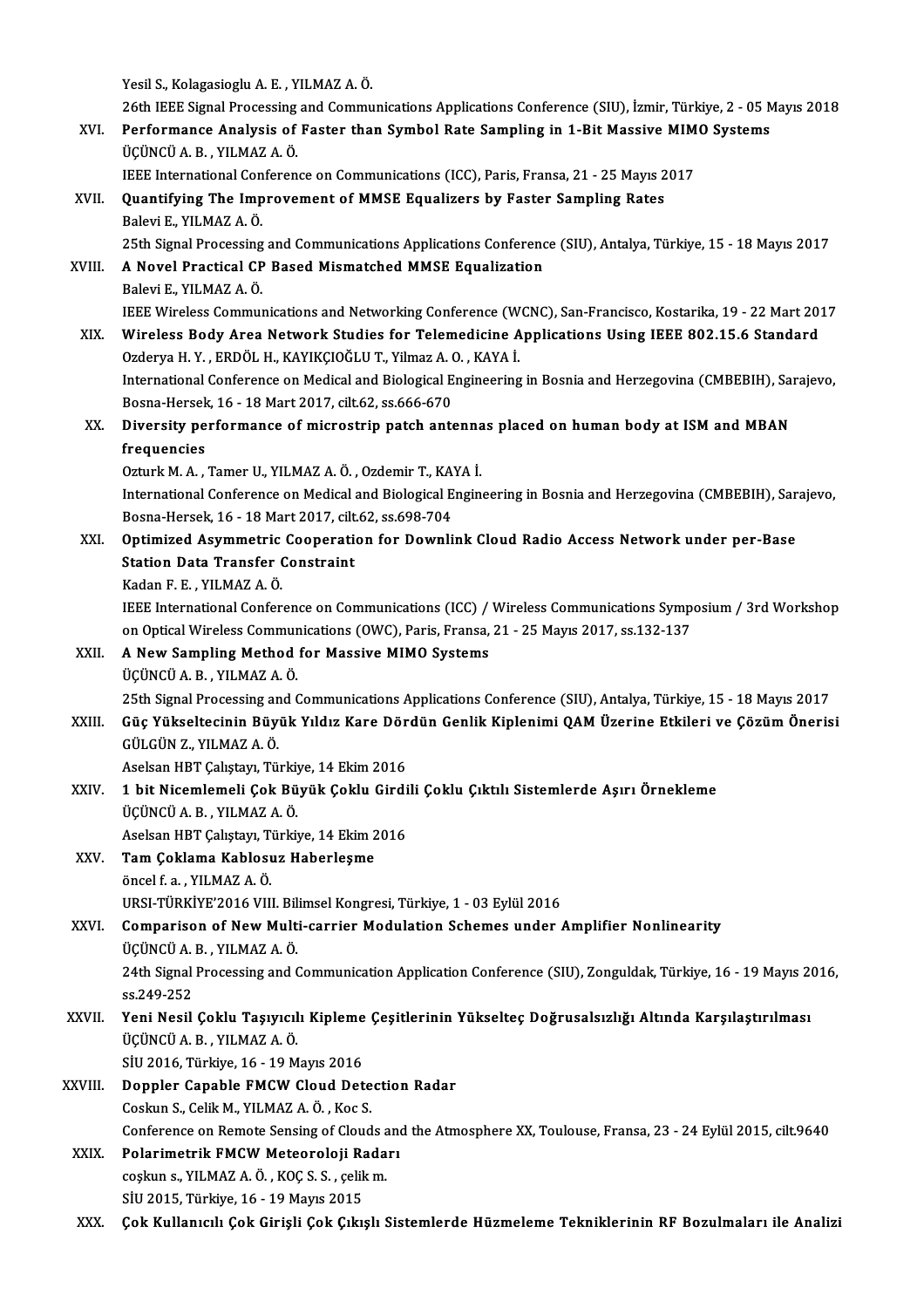YILMAZA.Ö. ,ufukt.

2015 IEEE Sinyal İşleme ve İletişim Uygulamaları Kurultayı, Türkiye, 16 - 19 Mayıs 2015<br>2015 IEEE Sinyal İşleme ve İletişim Uygulamaları Kurultayı, Türkiye, 16 - 19 Mayıs 2015<br>Performange Analysis of Beamforming Techniques

#### XXXI. Performance Analysis of Beamforming Techniques in MU-MIMO Systems with Residual RF<br>Impairments 2015 IEEE Siny<br>Performance<br>Impairments<br>Tamer U. SUNI Performance Analysis of Beamformin<br>Impairments<br>Tamer U., SUNU C., AKTAŞ E., YILMAZ A. Ö.<br><sup>22nd Signal Processing and Communicatio</sup>

I**mpairments**<br>Tamer U., SUNU C., AKTAŞ E., YILMAZ A. Ö.<br>23nd Signal Processing and Communications Applications Conference (SIU), Malatya, Türkiye, 16 - 19 Mayıs 2015,<br>95.1621.1624 Tamer U., SUN<br>23nd Signal Pr<br>ss.1631-1634<br>Polarimetric 23nd Signal Processing and Communicat<br>ss.1631-1634<br>XXXII. Polarimetric FMCW Weather Radar<br>Coshun S. VII MAZ A. Ö. KOC S. S. Colik

ss.1631-1634<br>Polarimetric FMCW Weather Radar<br>Coskun S., YILMAZ A. Ö. , KOC S. S. , Celik M. Polarimetric FMCW Weather Radar<br>Coskun S., YILMAZ A. Ö. , KOÇ S. S. , Celik M.<br>23nd Signal Processing and Communications Applications Conference (SIU), Malatya, Türkiye, 16 - 19 Mayıs 2015,<br>98 200 202 Coskun S., Y<br>23nd Signal<br>ss.200-203<br>MIMO Com 23nd Signal Processing and Communications Applications Conference<br>ss.200-203<br>XXXIII. MIMO Communication Systems Using Hierarchical Modulation

ss.200-203<br>XXXIII. MIMO Communication Systems Using Hierarchical Modulation<br>Ugur Y., YILMAZ A. Ö. MIMO Communication Systems Using Hierarchical Modulation<br>Ugur Y., YILMAZ A. Ö.<br>22nd IEEE Signal Processing and Communications Applications Conference (SIU), Trabzon, Türkiye, 23 - 25 Nisan<br>2014, SS 759, 761 Ugur Y., YILMAZ A<br>22nd IEEE Signal l<br>2014, ss.758-761<br>A Low Complevi

22nd IEEE Signal Processing and Communications Applications Conference (SIU), Trabzon, Türkiye, 23 - 25<br>2014, ss.758-761<br>XXXIV. A Low-Complexity Graph-Based LMMSE Receiver Designed for Colored Noise Induced by FTN-2014, ss.75<br>**A Low-Co<br>Signaling**<br>Son **P** Altr

A Low-Complexity Graph-<br>Signaling<br>Sen P., Aktas T., YILMAZ A. Ö.<br><sup>IEEE Winologg</sup> Communisatio

Signaling<br>Sen P., Aktas T., YILMAZ A. Ö.<br>IEEE Wireless Communications and Networking Conference (WCNC), İstanbul, Türkiye, 6 - 09 Nisan 2014, ss.642-<br>647 Sen I<br>IEEE<br>647<br>Neig IEEE Wireless Communications and Networking Conference (WCNC), İstanbul, Türkiye, 6 - 09 Nisan 2014,<br>647<br>XXXV. Neighbor discovery in network with directional antennas Yönlü antenli aglarda komsu tespiti

## 647<br>Neighbor discovery in network with directional antennas Yönlü antenli aglarda komsu tespiti<br>Bilgin Y. A. , YILMAZ A. Ö. Neighbor discovery in network with directional antennas Yönlü antenli aglarda komsu tespiti<br>Bilgin Y. A. , YILMAZ A. Ö.<br>2013 21st Signal Processing and Communications Applications Conference, SIU 2013, Haspolat, Türkiye, 2

Bilgin Y. A.,<br>2013 21st Si<br>Nisan 2013<br>Analysis of 2013 21st Signal Processing and Communications Applications Conference, SIU 2013, Haspolat, Türkiye, 24<br>Nisan 2013<br>XXXVI. Analysis of the performance of network coding using the sampling property of Q-function Åg<br>Kodlama i

# Nisan 2013<br>Analysis of the performance of network coding using the sampling property of Q-f<br>Kodlama için q-fonksiyonun örnek alma özellĭginden yararlanarak başarim analizi<br>Altes T. Vilmaz A.Ö., Altes E Analysis of the performane<br>Kodlama için q-fonksiyonu<br>Aktaş T., Yilmaz A.Ö., Aktaş E.<br>2012 21st Signal Brossesing a

Kodlama için q-fonksiyonun örnek alma özellĭginden yararlanarak başarim analizi<br>Aktaş T., Yilmaz A. Ö. , Aktaş E.<br>2013 21st Signal Processing and Communications Applications Conference, SIU 2013, Haspolat, Türkiye, 24 - 26 Aktaş T., Yiln<br>2013 21st Si<br>Nisan 2013<br>An officion 2013 21st Signal Processing and Communications Applications Conference, SIU 2013, Haspolat, Türkiye, 24 -<br>Nisan 2013<br>XXXVII. An efficient ungerboeck type MAP receiver for multi-user channel with M-Ary quasi orthogonal<br>Sign

Nisan 2013<br>An efficient ungerboeck type MAP receiver for multi-user channel with M-Ary quasi orthogonal<br>signaling M-Ary yakląsik dikgen sinyalleşme ile çoklu erişim için etkin ungerboeck tipinde MAP alicisi<br>GÜVENSEN G. M., An efficient ungerboeck type MAP re<br>signaling M-Ary yaklasik dikgen siny<br>GÜVENSEN G.M., TANIK Y., YILMAZ A.Ö.<br>2012 21st Signal Processing and Commun signaling M-Ary yakląsik dikgen sinyalleşme ile çoklu erişim için etkin ungerboeck tipinde MAP alic<br>GÜVENSEN G. M. , TANIK Y., YILMAZ A. Ö.<br>2013 21st Signal Processing and Communications Applications Conference, SIU 2013,

GÜVENSEN<br>2013 21st Si<br>Nisan 2013<br>ISL shannal 2013 21st Signal Processing and Communications Applications Conference, SIU 2013, Haspolat, Türkiye, 24 - 26<br>Nisan 2013<br>XXXVIII. ISI channel equalizers based on the factor graphs for M-QAM signalling M-QAM kipleme icin gar

# Nisan 2013<br>ISI channel equalizers based on the fa<br>gizge temelli ISI kanal denklestiriciler<br>Sen B. Gelingil: S. Altre T. YU MAZ A. Ö ISI channel equalizers based on the<br>gizge temelli ISI kanal denklestiricil<br>Sen P., Gelincik S., Aktas T., YILMAZ A. Ö.<br>2012 21st Signal Brossssing and Commu

gizge temelli ISI kanal denklestiriciler<br>Sen P., Gelincik S., Aktas T., YILMAZ A. Ö.<br>2013 21st Signal Processing and Communications Applications Conference, SIU 2013, Haspolat, Türkiye, 24 - 26<br>Nisan 2012 Sen P., Geline<br>2013 21st Si<br>Nisan 2013<br>Conoralizin 2013 21st Signal Processing and Communications Applications Conference, SIU 2013, Haspolat, Türkiye, 2<br>Nisan 2013<br>XXXIX. Generalizing the Sampling Property of the Q-function for Error Rate Analysis of Cooperative<br>Communica

## Nisan 2013<br>Generalizing the Sampling Property<br>Communication in Fading Channels-<br>Altes T. YU MAZ A.Ö., Altes F. Generalizing the Sampling P<br>Communication in Fading Cl<br>Aktas T., YILMAZ A.Ö., Aktas E. Communication in Fading Channels-<br>Aktas T., YILMAZ A. Ö. , Aktas E.<br>IEEE International Symposium on Information Theory (ISIT), İstanbul, Türkiye, 7 - 12 Temmuz 2013, ss.46-47<br>An Efficient Ungerboeck Tune MAR Bessiver for M

#### Aktas T., YILMAZ A. Ö. , Aktas E.<br>IEEE International Symposium on Information Theory (ISIT), İstanbul, Türkiye, 7 - 12 Temmuz 2013, ss.46-47<br>XL. An Efficient Ungerboeck Type MAP Receiver for Multi-User Channel with M -**IEEE Intern<br>An Efficie<br>Signaling<br>CÜVENSEN** An Efficient Ungerboeck Type MAP R<br>Signaling<br>GÜVENSEN G. M. , TANIK Y., YILMAZ A. Ö.<br>21st Signal Processing and Communicatio 3ignaling<br>GÜVENSEN G. M. , TANIK Y., YILMAZ A. Ö.<br>21st Signal Processing and Communications Applications Conference (SIU), CYPRUS, 24 - 26 Nisan 2013

## GÜVENSEN G. M. , TANIK Y., YILMAZ A. Ö.<br>21st Signal Processing and Communications Applications Conference (SIU), CYPRUS, 24 - 26 Nisa<br>XLI. A comparison of TSTD and STBCs over block-fading and time-varying MISO channels<br>Väl 21st Signal Processing<br>**A comparison of TS1**<br>Köken E., YILMAZ A. Ö.<br>2012 IEEE Winaloss Co A comparison of TSTD and STBCs over block-fading and time-varying MISO channels<br>Köken E., YILMAZ A. Ö.<br>2012 IEEE Wireless Communications and Networking Conference, WCNC 2012, Paris, Fransa, 1 - 04 Nisan 2012,<br>88.603.607

Köken E., Y<br>2012 IEEE<br>ss.602-607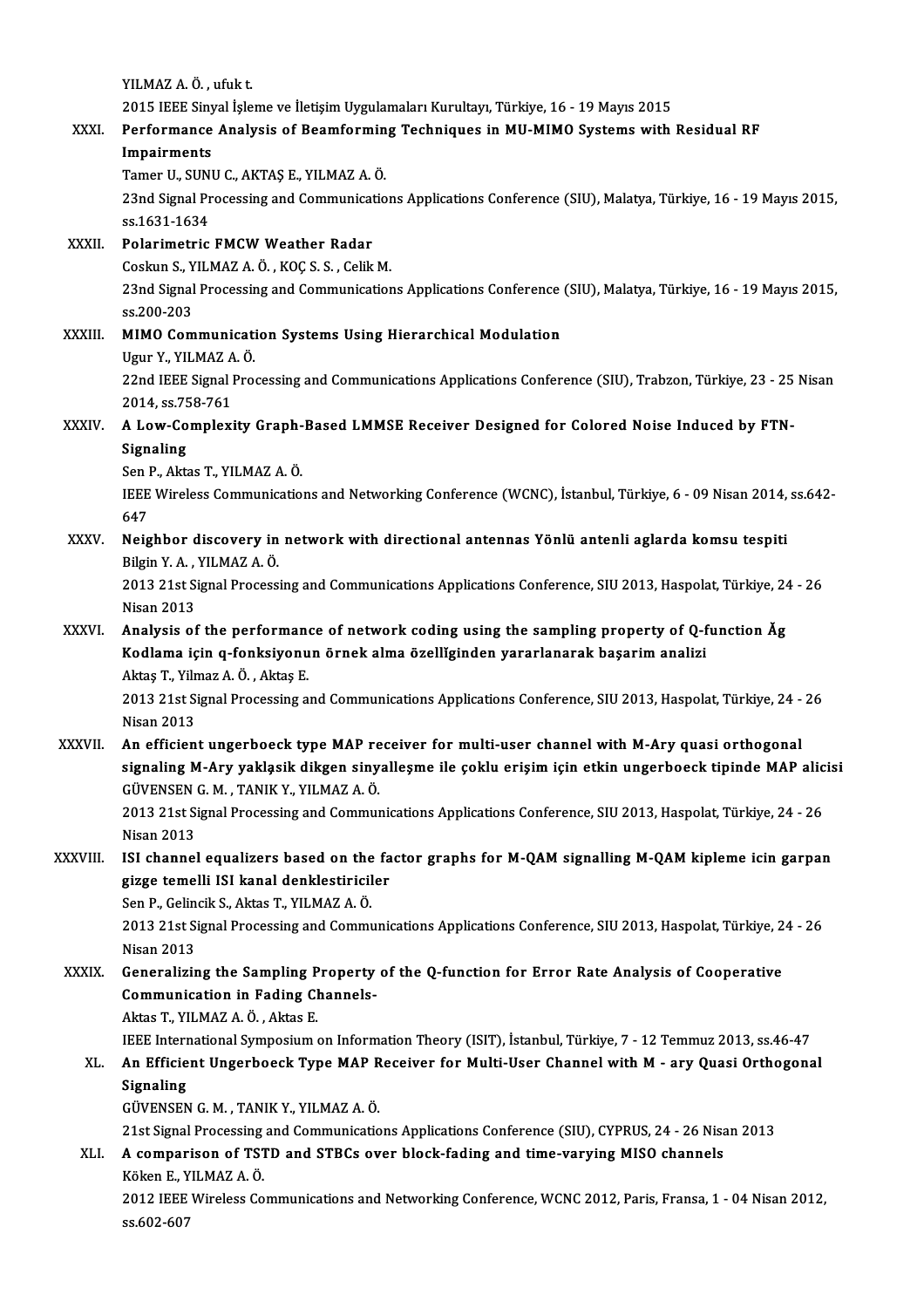XLII. A diversity and coding gain analysis for the cooperative wireless communication channel under<br>foding using compling property of the O function Ishipliki kohlogus beherlesmede sönümlemeli A diversity and coding gain analysis for the cooperative wireless communication channel under<br>fading using sampling property of the Q-function İşbirlikli kablosuz haberleşmede sönümlemeli<br>kanal isin Q fanksiyonunun önnekle A diversity and coding gain analysis for the cooperative wireless communication channel under<br>fading using sampling property of the Q-function İşbirlikli kablosuz haberleşmede sönümlemeli<br>kanal için Q-fonksiyonunun örnekle fading using sampling property of the Q-function İşbirlikli kablosuz haberleşmede sönümlemeli<br>kanal için Q-fonksiyonunun örnekleme özelliğinden yararlanan bir çeşitleme ve kodlama kazanci<br>analizi kanal için Q-fonksiyonunun ö<br>analizi<br>Aktaş T., YILMAZ A. Ö. , AKTAŞ E.<br>2012 20th Signal Prosessing and 2012 20th Signal Processing and Communications Applications Conference, SIU 2012, Fethiye, Mugla, Türkiye, 18 -<br>20 Nisan 2012 Aktaş T., YILMA<br>2012 20th Sign<br>20 Nisan 2012<br>Bobust sproac 2012 20th Signal Processing and Communications Applications Conference, SIU 2012, Fethiye, Mugla, Türkiye,<br>20 Nisan 2012<br>XLIII. Robust spread spectrum type communication with M-ary quasi orthogonal signaling for wireless<br>f 20 Nisan 2012<br>Robust spread spectrum type communication with M-ary quasi orthogonal signaling for wireless<br>fading channels M-ary yaklaşik dikgen sinyalleşme ile yayili spektruma sahip sistemler için etkin<br>telsir baborlesme Robust spread spe<br>fading channels M<br>telsiz haberleşme<br>CÜVENSEN C.M. T/ fading channels M-ary yaklaşik dikgen sinyalleşme ile yayili spektruma sahip sistemler için etkin<br>telsiz haberleşme 2012 20th Signal Processing and Communications Applications Conference, SIU 2012, Fethiye, Mugla, Türkiye, 18 -<br>20 Nisan 2012 GÜVENSEN G. M., TANIK Y., YILMAZ A. Ö. 2012 20th Signal Processing and Communications Applications Conference, SIU 2012, Fethiye, Mugla, Türki<br>20 Nisan 2012<br>XLIV. Practical Wireless Network Coding and Decoding Methods for Multiple Unicast Transmissions 20 Nisan 2012<br><mark>Practical Wireless Network</mark><br>Aktas T., YILMAZ A. Ö. , Aktas E.<br><sup>IEEE Wireless Communisations</sup> Practical Wireless Network Coding and Decoding Methods for Multiple Unicast Transmissic<br>Aktas T., YILMAZ A. Ö. , Aktas E.<br>IEEE Wireless Communications and Networking Conference (WCNC), Paris, Fransa, 1 - 04 Nisan 2012<br>Perf Aktas T., YILMAZ A. Ö. , Aktas E.<br>IEEE Wireless Communications and Networking Conference (WCNC), Paris, Fransa, 1 - 04 Nisan 2012<br>XLV. Performance Comparisons of Relaying Schemes in Bi-directional Demodulate-and-Forwar IEEE Wireless Communications and<br>Performance Comparisons of Re<br>ÖZDEMİR Ö., YILMAZ A. Ö. , Aktas E.<br>IEEE Winelses Communisations and Performance Comparisons of Relaying Schemes in Bi-directional Demodulate-and-Forward Channe<br>ÖZDEMİR Ö., YILMAZ A. Ö. , Aktas E.<br>IEEE Wireless Communications and Networking Conference (WCNC), Paris, Fransa, 1 - 04 Nisan 201 ÖZDEI<br>IEEE V<br>2944<br>Camp IEEE Wireless Communications and Networking Conference (WCNC), Paris, Fransa, 1 - 04 Nisan<br>2944<br>XLVI. Comparison of TSTD and STBCs Over Block-Fading and Time-Varying MISO Channels<br>Keken E, YUMAZA Ö 2944<br>XLVI. Comparison of TSTD and STBCs Over Block-Fading and Time-Varying MISO Channels<br>Koken E., YILMAZ A.Ö. Comparison of TSTD and STBCs Over Block-Fading and Time-Varying MISO Channels<br>Koken E., YILMAZ A. Ö.<br>IEEE Wireless Communications and Networking Conference (WCNC), Paris, Fransa, 1 - 04 Nisan 2012<br>Diversity Analysis of Ont Koken E., YILMAZ A. Ö.<br>IEEE Wireless Communications and Networking Conference (WCNC), Paris, Fransa, 1 - 04 Nisan 2012<br>XLVII. Diversity Analysis of Optimal SC-FDE MIMO Systems and Comparison with OFDM Based Transmissio **IEEE Wireless Communications<br>Diversity Analysis of Optima**<br>GÜVENSEN G. M. , YILMAZ A. Ö.<br>22nd IEEE International Sumpe Diversity Analysis of Optimal SC-FDE MIMO Systems and Comparison with OFDM Based Transmissi<br>GÜVENSEN G. M. , YILMAZ A. Ö.<br>22nd IEEE International Symposium on Personal, Indoor and Mobile Radio Communications (PIMRC), Toron GÜVENSEN G. M. , YILMAZ A. Ö.<br>22nd IEEE International Symposium on Personal, Indoor and Mobile Radio Communications (PIMRC), Toronto,<br>Kanada, 11 - 14 Eylül 2011, ss.1448-1453 22nd IEEE International Symposium on Personal, Indoor and Mobile Radio Communications (PIMRC), Tor<br>Kanada, 11 - 14 Eylül 2011, ss.1448-1453<br>XLVIII. Cooperative relaying schemes for narrow-band frequency hopping wireless ad Kanada, 11 - 14 Eylül 2011, ss.1448-1453<br>Cooperative relaying schemes for narrow-band<br>Yenihayat G., Onat F. A. , Kolağasioğlu E., YILMAZ A. Ö.<br>2011 IEEE 72rd Vehicular Technology Conference VI Cooperative relaying schemes for narrow-band frequency hopping wireless ad hoc networks<br>Yenihayat G., Onat F. A. , Kolağasioğlu E., YILMAZ A. Ö.<br>2011 IEEE 73rd Vehicular Technology Conference, VTC2011-Spring, Budapest, Mac Yenihayat G., Onat F. A. , Kolağasioğlu E., YILMAZ A. Ö.<br>2011 IEEE 73rd Vehicular Technology Conference, VTC2011-Spring, Budapest, Macaristan, 15 - 18 Mayıs 2011<br>XLIX. The effect of network coding on error performance 2011 IEEE 73rd Vehicular Technology Conference, VTC2011-Spring, Budapest,<br>The effect of network coding on error performance in a noisy cooper<br>isbirlikçi telsiz röle ağinda ağ kodlamasinin başarim üzerindeki etkisi<br>Sefek LA The effect of network codin<br>isbirlikçi telsiz röle ağında a<br>Şafak I., AKTAŞ E., YILMAZ A. Ö.<br>2011 IEEE 10th Signal Prosecci 2011 IEEE 19th Signal Processing and Communications Applications Conference, SIU 2011, Antalya, Türkiye, 20 -<br>22 Nisan 2011, ss.1125-1128 Şafak I., AKTAŞ E., YILMAZ A. Ö. 2011 IEEE 19th Signal Processing and Communications Applications Conference, SIU 2011, Antalya, Türkiye, 20 -<br>22 Nisan 2011, ss.1125-1128<br>L. Implementation of cooperative communications using ultrasonic wireless terminals 22 Nisan 2011, ss.1125-1128<br>Implementation of cooperative communications using ultraso<br>terminaller kullanilarak işbirlikli iletişimin gerçekleştirilmesi<br>Özdemir Ö. YU M47 A. Ö. Herdem S. Implementation of cooperative c<br>terminaller kullanilarak işbirlikli<br>Özdemir Ö., YILMAZ A. Ö. , Herdem S.<br>2011 IEEE 19th Signal Processing and terminaller kullanilarak işbirlikli iletişimin gerçekleştirilmesi<br>Özdemir Ö., YILMAZ A. Ö. , Herdem S.<br>2011 IEEE 19th Signal Processing and Communications Applications Conference, SIU 2011, Antalya, Türkiye, 20 -<br>22 Nisan Özdemir Ö., YILMAZ A. Ö. , F.<br>2011 IEEE 19th Signal Proc<br>22 Nisan 2011, ss.438-441<br>MMSE based iterative tu LI. MMSE based iterative turbo equalization for antenna switching systemAnten anahtarlamali 22 Nisan 2011, ss.438-441<br>MMSE based iterative turbo equalization for antenna swit<br>sistemler için MMSE tabanli yinelemeli turbo denkleştirici<br>Vildirim B.A., VII MAZ A.Ö. MMSE based iterative tu<br>sistemler için MMSE taba<br>Yildirim R.A., YILMAZA.Ö.<br>19th IEEE Signal Processing 18th IEEE Signal Processing and Communications Applications Conference, SIU 2010, Diyarbakır, Türkiye, 22 - 24<br>Nisan 2010, ss.125-128 Yildirim R.A., YILMAZ A.Ö. 18th IEEE Signal Processing and Communications Applications Conference, SIU 2010, Diyarbakır, Türkiye, 22 - 24<br>Nisan 2010, ss.125-128<br>LII. A general representation for classical detection theory with Euclidean geometry Kla Nisan 2010, ss.125-128<br>A general representation for classical detec<br>için Öklid geometrisi ile genel bir gösterim<br>Bayramağlu M.E. YU MAZ A Ö A general representation for<br>için Öklid geometrisi ile gene<br>Bayramoğlu M.F., YILMAZ A.Ö.<br>19th IEEE Signal Brassssing and 19th Uklid geometrisi ile genel bir gösterim<br>Bayramoğlu M. F. , YILMAZ A. Ö.<br>18th IEEE Signal Processing and Communications Applications Conference, SIU 2010, Diyarbakır, Türkiye, 22 - 24<br>Nisan 2010, ss.419-422 Bayramoğlu M. F. , YILM.<br>18th IEEE Signal Process.<br>Nisan 2010, ss.419-422<br>Joint natwork shanna LIII. Joint network-channel coding with C-MRC based demodulate and forward protocol in two-way relay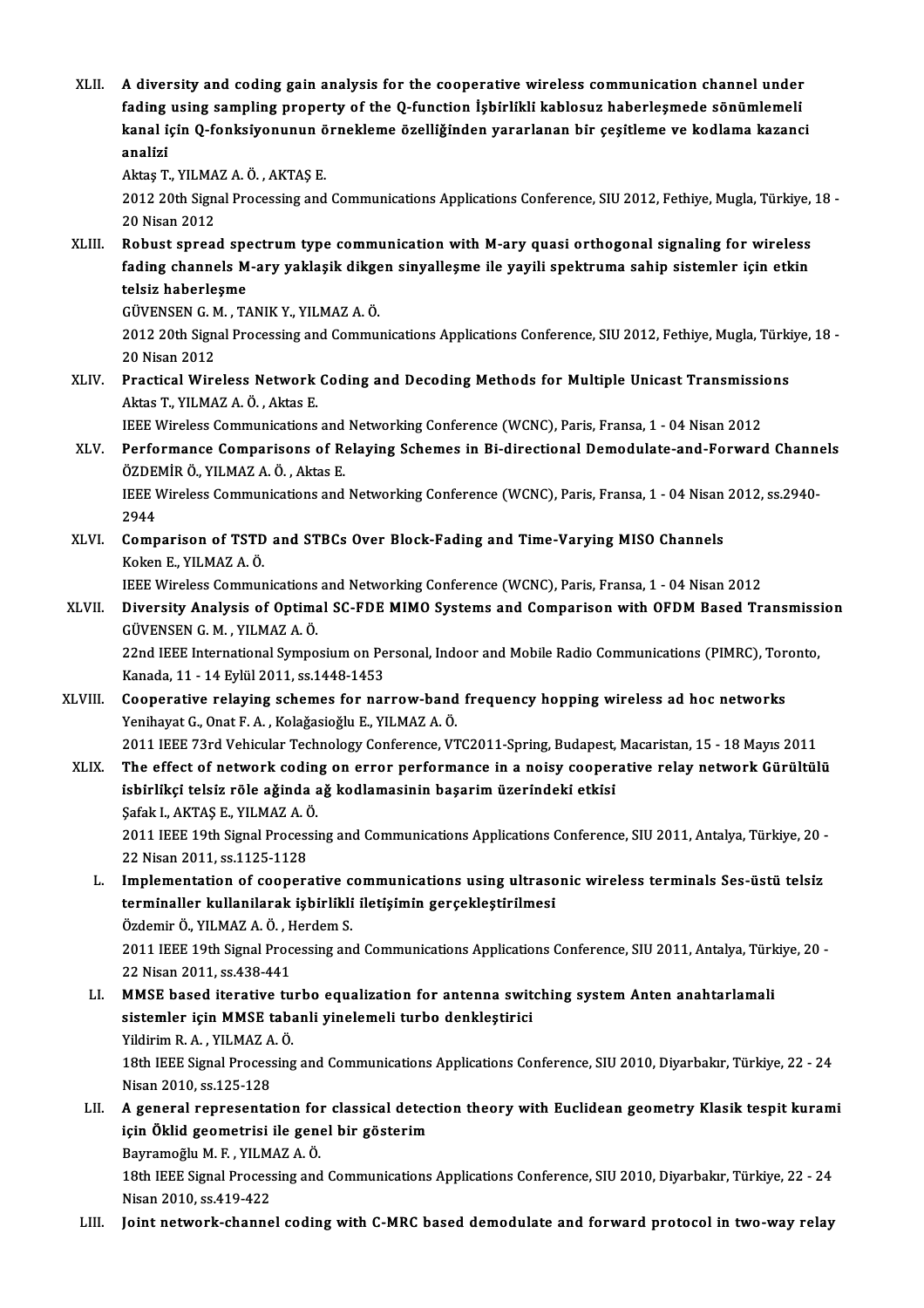#### channels C-MRC tabanli kipleme çöz ve ilet protokolü ile iki yönlü röleli kanallarda birleşik ağ-kanal<br>kodlaması channels C<br>kodlamasi<br>Ördemir Ö channels C-MRC taban<br>kodlamasi<br>Özdemir Ö., YILMAZ A. Ö.<br>19th IEEE Signal Processi kodlamasi<br>Özdemir Ö., YILMAZ A. Ö.<br>18th IEEE Signal Processing and Communications Applications Conference, SIU 2010, Diyarbakır, Türkiye, 22 - 24<br>Nisan 2010, ss.407-410 Özdemir Ö., YILMAZ A. Ö<br>18th IEEE Signal Process<br>Nisan 2010, ss.407-410<br>On the Carrier Freque 18th IEEE Signal Processing and Communications Applications Conference, SIU 2010, Diyarbakır, Türkiye, 2<br>Nisan 2010, ss.407-410<br>LIV. On the Carrier Frequency Offset Estimation for Frequency Hopping Burst Mode Mobile Radio<br> Nisan 2010, ss.407-410<br>On the Carrier Frequency Offset Esti<br>GÜVENSEN G. M. , TANIK Y., YILMAZ A. Ö.<br>MU COM Military Communisations Confor On the Carrier Frequency Offset Estimation for Frequency Hopping Burst Mode Mobile Radio<br>GÜVENSEN G. M. , TANIK Y., YILMAZ A. Ö.<br>MILCOM Military Communications Conference, San-Jose, Kostarika, 31 Ekim - 03 Kasım 2010, ss.1 GÜVENSEN G. M. , TANIK Y., YILMAZ A. Ö.<br>MILCOM Military Communications Conference, San-Jose, Kostarika, 31 Ekim - 03 Kasım 2010, ss.1244-1249<br>LV. Cut-off Rate based Outage Probability Analysis of Frequency Hopping Mobi MILCOM Mili<br>Cut-off Rate<br>Conditions<br>CÜVENSEN C Cut-off Rate based Outage Probabilit<br>Conditions<br>GÜVENSEN G. M. , TANIK Y., YILMAZ A. Ö.<br>MILCOM Military Communisations Confor Conditions<br>GÜVENSEN G. M. , TANIK Y., YILMAZ A. Ö.<br>MILCOM Military Communications Conference, San-Jose, Kostarika, 31 Ekim - 03 Kasım 2010, ss.1684-1689 LVI. Subcarrier allocation in OFDMA with time varying channel and packet arrivals ToktasE.,Uysal-BiyikogluE.,YILMAZA.Ö. Subcarrier allocation in OFDMA with time varying channel and packet arrivals<br>Toktas E., Uysal-Biyikoglu E., YILMAZ A. Ö.<br>2009 European Wireless Conference, EW 2009, Aalborg, Danimarka, 17 - 20 Mayıs 2009, ss.178-183<br>Joint LVII. Joint network-channel coding with repeat accumulate codes for wireless relay networks Röleli telsiz 2009 European Wireless Conference, EW 2009, Aalborg, Danimarka, 17 -<br>Joint network-channel coding with repeat accumulate codes for v<br>aǧlarda tekrarli biriktir kodlar ile bütünleşik aǧ-kanal kodlamasi<br>Ördemir Ö. YU MAZ A Ö. ağlarda tekrarli biriktir kodlar ile bütünleşik ağ-kanal kodlamasi<br>Özdemir Ö., YILMAZ A. Ö. ağlarda tekrarli biriktir kodlar ile bütünleşik ağ-kanal kodlamasi<br>Özdemir Ö., YILMAZ A. Ö.<br>2009 IEEE 17th Signal Processing and Communications Applications Conference, SIU 2009, Antalya, Türkiye, 9 - 11 Özdemir Ö., YILMAZ A. Ö<br>2009 IEEE 17th Signal P<br>Nisan 2009, ss.205-208<br>Differential natuork 2009 IEEE 17th Signal Processing and Communications Applications Conference, SIU 2009, Antal<br>Nisan 2009, ss.205-208<br>LVIII. Differential network coding in wireless networks Telsiz ağlarda farksal ağ kodlamasi<br>Ördemir Ö. VII Nisan 2009, ss.205-208<br>Differential network coding in wireless networks Telsiz ağlarda farksal ağ kodlamasi<br>Özdemir Ö., YILMAZ A. Ö. Differential network coding in wireless networks Telsiz ağlarda farksal ağ kodlamasi<br>Özdemir Ö., YILMAZ A. Ö.<br>2009 IEEE 17th Signal Processing and Communications Applications Conference, SIU 2009, Antalya, Türkiye, 9 - 11<br> Özdemir Ö., YILMAZ A. Ö<br>2009 IEEE 17th Signal P<br>Nisan 2009, ss.201-204<br>Itaratiya Eraguangy F 2009 IEEE 17th Signal Processing and Communications Applications Conference, SIU 2009, Antalya<br>Nisan 2009, ss.201-204<br>LIX. Iterative Frequency Domain Equalization for Single-Carrier Wideband MIMO Channels<br>CUVENSEN C.M. VIL Nisan 2009, ss.201-204<br>LIX. Iterative Frequency Domain Equalization for Single-Carrier Wideband MIMO Channels 20th IEEE Symposium on Personal, Indoor and Mobile Radio Communications, Tokyo, Japonya, 13 - 16 Eylül 2009, ss.2661-2665 GÜVENSEN G. M., YILMAZ A. Ö. 20th IEEE Symposium on Personal, Indoor and Mobile Radio Communications, Tokyo, Japonya, 13 - 16 Eylül 2009<br>58.2661-2665<br>LX. Probability of Full-Diversity for Simple Coded and Rotated Multidimensional Constellation Systems ss.2661-2665<br><mark>Probability of Full-Diversity for Sim</mark><br>GÜVENSEN G. M. , Aktas T., YILMAZ A. Ö.<br>20th JEEE Sumnosium on Bersonal Indo Probability of Full-Diversity for Simple Coded and Rotated Multidimensional Constellation Systems<br>GÜVENSEN G. M. , Aktas T., YILMAZ A. Ö.<br>20th IEEE Symposium on Personal, Indoor and Mobile Radio Communications, Tokyo, Japo GÜVENSEN G. M. , Aktas T., YILMAZ A. Ö.<br>20th IEEE Symposium on Personal, Indoor and Mobile Radio Communications, Tokyo, Japonya, 13 - 16 Eylül 2009,<br>ss.885-889 20th IEEE Symposium on Personal, Indoor and Mobile Radio Communications, Tokyo, Japo<br>ss.885-889<br>LXI. Factorization of Joint Probability Mass Functions into Parity Check Interactions<br>Payramegly M. F. Vilmag A. O. ss.885-889<br>Factorization of Joint Prob.<br>Bayramoglu M. F. , Yilmaz A. O.<br><sup>IEEE</sup> International Sumnogium Factorization of Joint Probability Mass Functions into Parity Check Interactions<br>Bayramoglu M. F. , Yilmaz A. O.<br>IEEE International Symposium on Information Theory (ISIT 2009), Seoul, Güney Kore, 28 Haziran - 03 Temmuz<br>200 Bayramoglu M. F. , Yi<br>IEEE International Sy<br>2009, ss.1749-1753<br>Itanative Dosisian IEEE International Symposium on Information Theory (ISIT 2009), Seoul, Güney Kore, 28 Haziran - 03 Temmuz<br>2009, ss.1749-1753<br>LXII. Iterative Decision Feedback Equalization and Decoding for Rotated Multidimensional Constell 2009, ss.1749-1753<br>Iterative Decision Feedback<br>in Block Fading Channels<br>GÜVENSEN G. M. , YILMAZ A. Ö. Iterative Decision Feedback<br>in Block Fading Channels<br>GÜVENSEN G. M. , YILMAZ A. Ö.<br>60th IEEE Vebisular Technology 69th IEEEVehicularTechnologyConference,Barcelona, İspanya,26 -29Nisan2009, ss.1269-1274 GÜVENSEN G. M. , YILMAZ A. Ö.<br>69th IEEE Vehicular Technology Conference, Barcelona, İspanya, 26 - 29 Nisan 2009, ss.1269-12<br>LXIII. Turbo-like Codes Over Block-Fading and Time-Varying Narrowband Fading Channels<br>Vanisi V 69th IEEE Vehicular Te<br>**Turbo-like Codes Ov**<br>Yapici Y., YILMAZ A. Ö.<br>60th IEEE Vehicular Te Turbo-like Codes Over Block-Fading and Time-Varying Narrowband Fading Channels<br>Yapici Y., YILMAZ A. Ö.<br>69th IEEE Vehicular Technology Conference, Barcelona, İspanya, 26 - 29 Nisan 2009, ss.1672-1673<br>Illtresenia communicati Yapici Y., YILMAZ A. Ö.<br>69th IEEE Vehicular Technology Conference, Barcelona, İspanya, 26 - 29 Nisan 2009, ss.1672-1673<br>LXIV. Ultrasonic communication in wireless sensor networks Kablosuz algilayici ağlarda sesüstü<br>hab 69th IEEE Vel<br>Ultrasonic contrasonic<br>haberleşme Ultrasonic communica<br>haberleşme<br>Ersagun E., YILMAZ A. Ö.<br>2009 IEEE 16th Signal Pr haberleşme<br>Ersagun E., YILMAZ A. Ö.<br>2008 IEEE 16th Signal Processing, Communication and Applications Conference, SIU, Aydın, Türkiye, 20 - 22 Nisan Ersagu<br>2008<br>2008 2008 IEEE 16th Signal Processing, Communication and Applications Conference, SIU, Aydın, Türkiye, 20 - 22<br>2008<br>LXV. A Hilbert Space of Probability Mass Functions and Applications on the Sum-Product Algorithm 2008<br>A Hilbert Space of Probability Mass Functions and Applications on the Sum-Product Algorithm<br>Bayramoglu M. F. , Yilmaz A. O.

5th International Symposium on Turbo Codes and Related Topics, Lausanne, İsviçre, 1 - 05 Eylül 2008, ss.338-343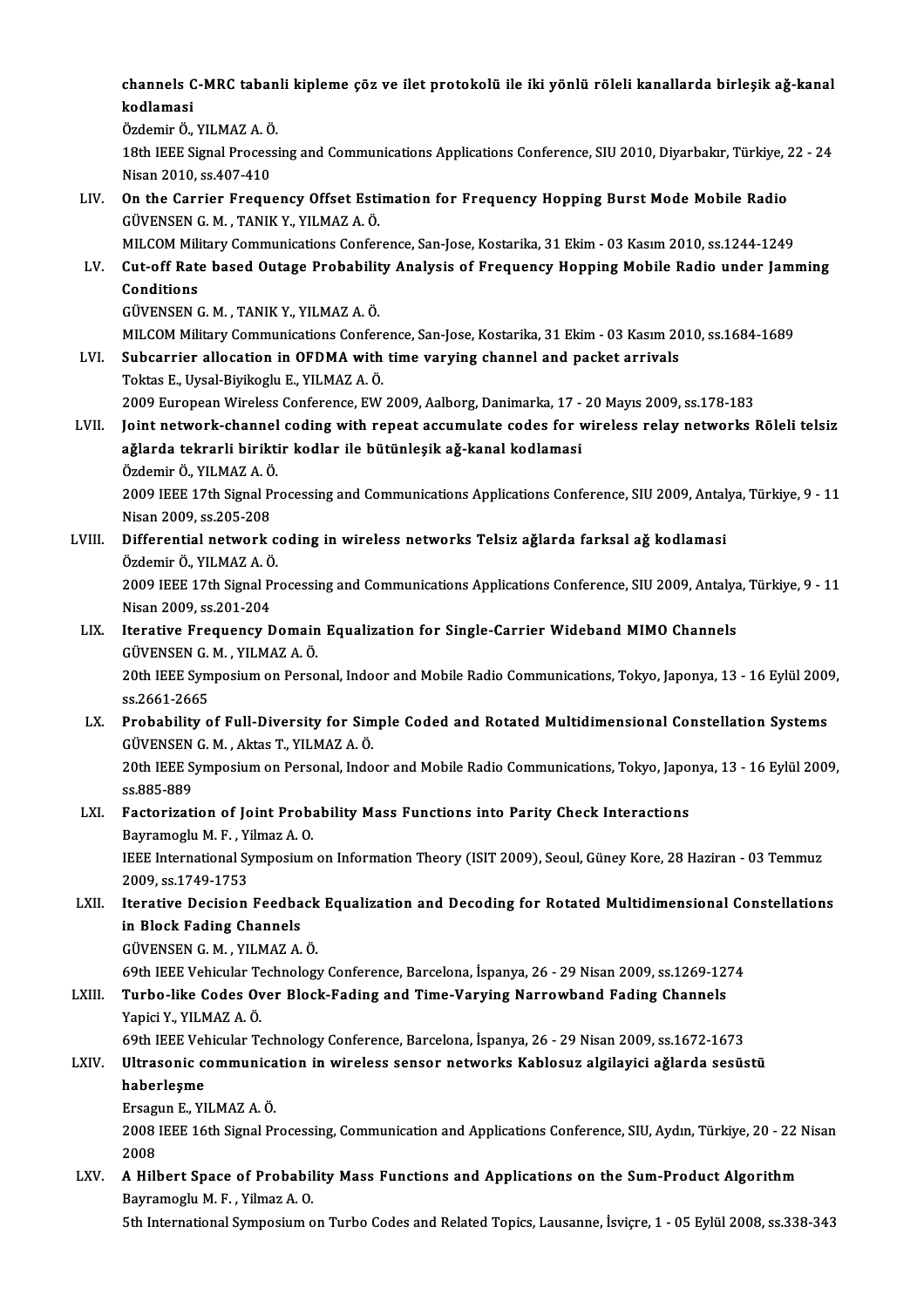| LXVI.       | Efficient Methods of Doppler Processing for Coexisting Land and Weather Clutter                                 |
|-------------|-----------------------------------------------------------------------------------------------------------------|
|             | CANDAN Ç, YILMAZ A. Ö.                                                                                          |
|             | 2008 IEEE Radar Conference, Rome, İtalya, 26 - 30 Mayıs 2008, ss.568-572                                        |
| LXVII.      | MIMO channels with limited rate feedback and RVQ MIMO kanallarda sinirli hizda geribesleme ve<br><b>RVQ</b>     |
|             | Yilmaz A.O., Guevensen G.M.                                                                                     |
|             | 2007 IEEE 15th Signal Processing and Communications Applications, SIU, Eskişehir, Türkiye, 11 - 13 Haziran 2007 |
| LXVIII.     | Pilot-aided packet synchronization and single-tone parameter estimation on an FPGA platform FPGA                |
|             | platformunda pilot dizini ekleme yöntemiyle paket senkronizasyonu ve tek ton parametre kestirimi                |
|             | Özel Ö., Vural M., Yilmaz A. Ö.                                                                                 |
|             | 2007 IEEE 15th Signal Processing and Communications Applications, SIU, Eskişehir, Türkiye, 11 - 13 Haziran 2007 |
| <b>LXIX</b> | Effect of water-filling method on the PAPR for OFDM and MIMO systems                                            |
|             | Vural M., Akta T., Yilmaz A. O.                                                                                 |
|             | IEEE 15th Signal Processing and Communications Applications Conference, Eskişehir, Türkiye, 11 - 13 Haziran     |
|             | 2007, ss 901-904                                                                                                |
| LXX.        | Successive Target Cancelation in Pulse Compression Radars                                                       |
|             | haliloğlu o., YILMAZ A. Ö.                                                                                      |
|             | 2007 IEEE Radar Conference, Waltham, MA, USA, 17 - 20 Nisan 2007                                                |
| LXXI.       | Cooperative diversity techniques for wireless networks                                                          |
|             | Bilgin A., YILMAZ A. Ö.                                                                                         |
|             | IEEE 14th Signal Processing and Communications Applications, Antalya, Türkiye, 16 - 19 Nisan 2006, ss.425-426   |
| LXXII.      | Waterfall region analysis for iterative decoding                                                                |
|             | Yilmaz A Ö                                                                                                      |
|             | 2004 IEEE 15th International Symposium on Personal, Indoor and Mobile Radio Communications, PIMRC 2004,         |
|             | Barcelona, İspanya, 5 - 08 Eylül 2004, cilt.4, ss.2576-2580                                                     |
|             |                                                                                                                 |

# <sub>Barcelona, Ispany.</sub><br>Bilirkişi Raporları

I. Hakemlik 2 I. Hakemlik 2<br>YILMAZ A.Ö. 2015

#### Desteklenen Projeler

Desteklenen Projeler<br>YILMAZ A. Ö. , TÜBİTAK Projesi, Kablosuz Vücut Algılayıcı Ağları Ve Uzaktan Hasta Takip Sistemi, 2015 - 2017<br>YU MAZ A. Ö. , Diğer Örel Kurumlarsa Desteklenen Proje, Cenis Panth İletisimde Cirisim Vönet YILMAZ A. Ö. , Diğer Özel Kurumlarca Desteklenen Proje, Geniş Bantlı İletişimde Girişim Yönetimi, 2014 - 2015<br>YILMAZ A. Ö. , Diğer Özel Kurumlarca Desteklenen Proje, Meteoroloji Radarı Geliştirme Projesi, 2013 - 2015 YILMAZ A. Ö. , TÜBİTAK Projesi, Kablosuz Vücut Algılayıcı Ağları Ve Uzaktan Hasta Takip Sistemi, 2015 - 2017<br>YILMAZ A. Ö. , Diğer Özel Kurumlarca Desteklenen Proje, Geniş Bantlı İletişimde Girişim Yönetimi, 2014 - 201<br>YILM

#### Patent

Patent<br>Yılmaz A. Ö. , Üçüncü A. B. , QUANTIZED DETECTION IN UPLINK MIMO WITH OVERSAMPLING, Patent, BÖLÜM H Elektrik,<br>Bulusun Tassil No: 19447594, İlk Tassil 2019 r aterre<br>Yılmaz A. Ö. , Üçüncü A. B. , QUANTIZED DETEC'<br>Buluşun Tescil No: 10447504 , İlk Tescil, 2019 Buluşun Tescil No: 10447504 , İlk Tescil, 2019<br>Bilimsel Hakemlikler

Bilimsel Hakemlikler<br>TÜBİTAK Projesi, 1001 - Bilimsel ve Teknolojik Araştırma Projelerini Destekleme Programı, Orta Doğu Teknik<br>Ühiversitesi Türkiye Aralık 2020 MANDER TRANSMITHIST<br>TÜBİTAK Projesi, 1001 - Bilimsel v<br>Üniversitesi, Türkiye, Aralık 2020<br>TURKİSH JOURNAL OF ELECTRİCA Üniversitesi, Türkiye, Aralık 2020<br>TURKİSH JOURNAL OF ELECTRİCAL ENGİNEERİNG AND COMPUTER SCİENCE, Hakemli Bilimsel Dergi, Ekim 2020